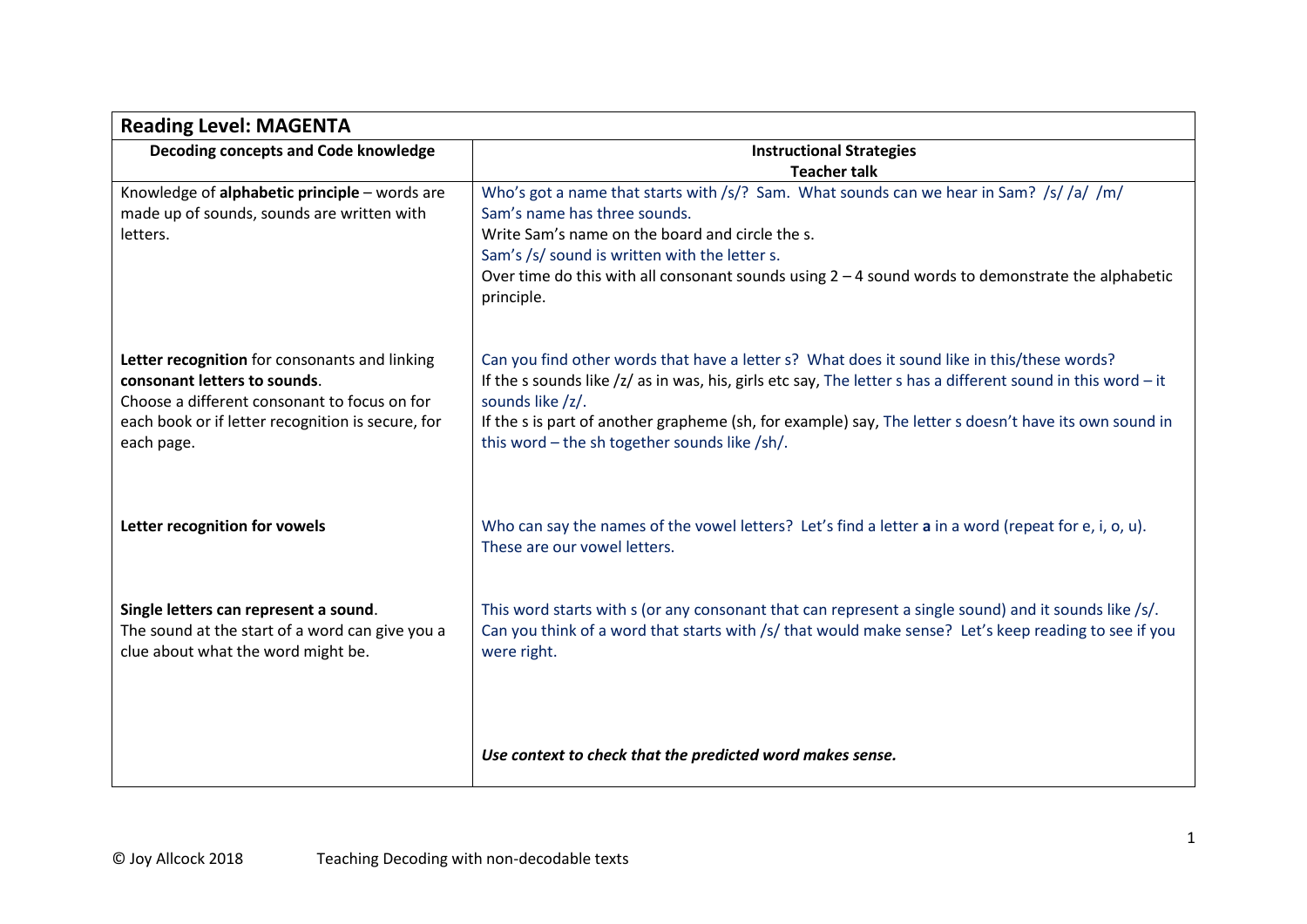| <b>Phonological and Phonemic awareness skills</b>  | <b>Instructional Strategies</b>                                                                         |  |  |  |  |
|----------------------------------------------------|---------------------------------------------------------------------------------------------------------|--|--|--|--|
|                                                    | <b>Teacher talk</b>                                                                                     |  |  |  |  |
| Words have sound patterns - they can rhyme.        | Choose a one syllable word from the book you are reading and use it to detect rhyme.                    |  |  |  |  |
|                                                    | For example: book - does the word book rhyme with (sound like) cook or boat?                            |  |  |  |  |
|                                                    |                                                                                                         |  |  |  |  |
|                                                    | Use the same or other one-syllable words to generate rhyme.                                             |  |  |  |  |
|                                                    | Who can think of other words that rhyme with book and cook?                                             |  |  |  |  |
|                                                    |                                                                                                         |  |  |  |  |
|                                                    |                                                                                                         |  |  |  |  |
| Words have a beat or syllables $-$ we can clap     | We can clap the beats or syllables in words. Let's clap the beats in our names.                         |  |  |  |  |
| syllables.                                         | Go around the group saying then clapping the syllables in children's names.                             |  |  |  |  |
|                                                    | Here are some words from our book. Let's say them and clap their syllables.                             |  |  |  |  |
|                                                    |                                                                                                         |  |  |  |  |
| The same sound can be in lots of words.            | I'm thinking of the sound /t/. When I read this sentence (or this book), see if you can hear the words  |  |  |  |  |
|                                                    | that start with /t/.                                                                                    |  |  |  |  |
|                                                    |                                                                                                         |  |  |  |  |
|                                                    |                                                                                                         |  |  |  |  |
| The same sound can be in different places in       | Listen for the /t/ sound in the words in our book. Put your hands on your head if it's at the start, on |  |  |  |  |
| words - at the start, at the end and inside words. | your feet if it's at the end and on your tummy of it's inside the word.                                 |  |  |  |  |
|                                                    |                                                                                                         |  |  |  |  |
|                                                    | Read the book (or a page or a sentence) again.                                                          |  |  |  |  |
|                                                    | Can you find other words that have /t/ at the end or inside the word?                                   |  |  |  |  |
|                                                    |                                                                                                         |  |  |  |  |
|                                                    |                                                                                                         |  |  |  |  |
|                                                    |                                                                                                         |  |  |  |  |
|                                                    |                                                                                                         |  |  |  |  |
|                                                    |                                                                                                         |  |  |  |  |
|                                                    |                                                                                                         |  |  |  |  |
|                                                    |                                                                                                         |  |  |  |  |
|                                                    |                                                                                                         |  |  |  |  |
|                                                    |                                                                                                         |  |  |  |  |
|                                                    |                                                                                                         |  |  |  |  |
|                                                    |                                                                                                         |  |  |  |  |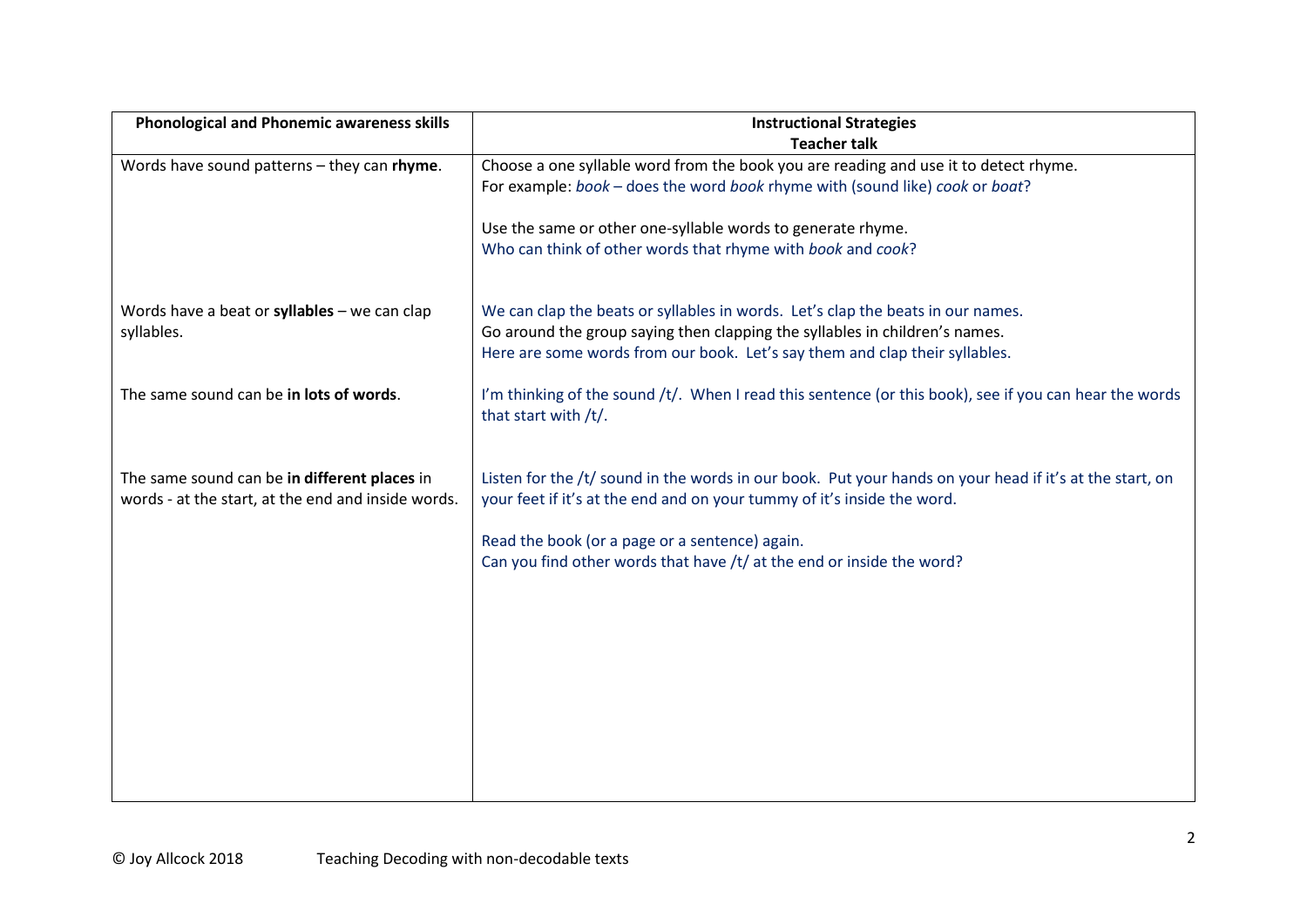| <b>Reading Level: RED</b>                                                                                                                                                                                                                                                                                                                                                                                         |                                                                                                                                                                                                                                                                                                                                                                                                                                                                                                                                                                                                                                                     |  |  |
|-------------------------------------------------------------------------------------------------------------------------------------------------------------------------------------------------------------------------------------------------------------------------------------------------------------------------------------------------------------------------------------------------------------------|-----------------------------------------------------------------------------------------------------------------------------------------------------------------------------------------------------------------------------------------------------------------------------------------------------------------------------------------------------------------------------------------------------------------------------------------------------------------------------------------------------------------------------------------------------------------------------------------------------------------------------------------------------|--|--|
| Decoding concepts and Code knowledge                                                                                                                                                                                                                                                                                                                                                                              | <b>Instructional Strategies</b>                                                                                                                                                                                                                                                                                                                                                                                                                                                                                                                                                                                                                     |  |  |
|                                                                                                                                                                                                                                                                                                                                                                                                                   | <b>Teacher talk</b>                                                                                                                                                                                                                                                                                                                                                                                                                                                                                                                                                                                                                                 |  |  |
| Continue to practise (if necessary) and use<br><b>Magenta strategies:</b><br>Knowledge of alphabetic principle -<br>words are made up of sounds, sounds<br>are written with letters.<br>Alphabet letter recognition and linking<br>consonant letters to sounds.<br>Single letters can represent a sound.<br>$\bullet$<br>The sound at the start of a word can give<br>you a clue about what the word might<br>be. | See Magenta instructional strategies                                                                                                                                                                                                                                                                                                                                                                                                                                                                                                                                                                                                                |  |  |
| Introduce:<br>Introduce the concept of a digraph - two letters<br>representing one sound, using doubled letters (II,<br>ss etc.)                                                                                                                                                                                                                                                                                  | Some words have two of the same letters next to each other. Can anyone see a word like that? Two<br>of the same letters usually have just one sound.<br>Write all on the board and say, This is the word all. The a sounds like /or/ and the two I s sound like<br>/I/. Two I s but one /I/ sound. Let's see if we can find any other words with two of the same letters<br>next to each other and see what they sound like.<br>Look through the book for doubled letters.                                                                                                                                                                          |  |  |
| Introduce some <i>initial blends</i> - two consonants<br>next to each other at the start of a word.(e.g. br,<br>cr, dr, fr, gr, pr, tr, bl, cl, fl, gl, pl, sl, st, sp, sm, sn,<br>tw)<br>SEE Appendix 1 for an explanation of blends.                                                                                                                                                                            | Some words start with two consonant letters that each have their own sounds. We call them blends.<br>Write clap on the board.<br>This word says clap. The first two letters are c l. The c is a /k/, the I is an /I/. cl is a blend. Let's read<br>our book and see if we can find any words that start with two consonant letters.<br>As students find words that start with a blend say the two sounds and pronounce the word. If<br>someone finds a consonant digraph (ch, sh, ph, th for example), say, If you see an h after the first<br>consonant, the two letters have only one sound - that is called a digraph. sh - /sh/, ch - /ch/ etc. |  |  |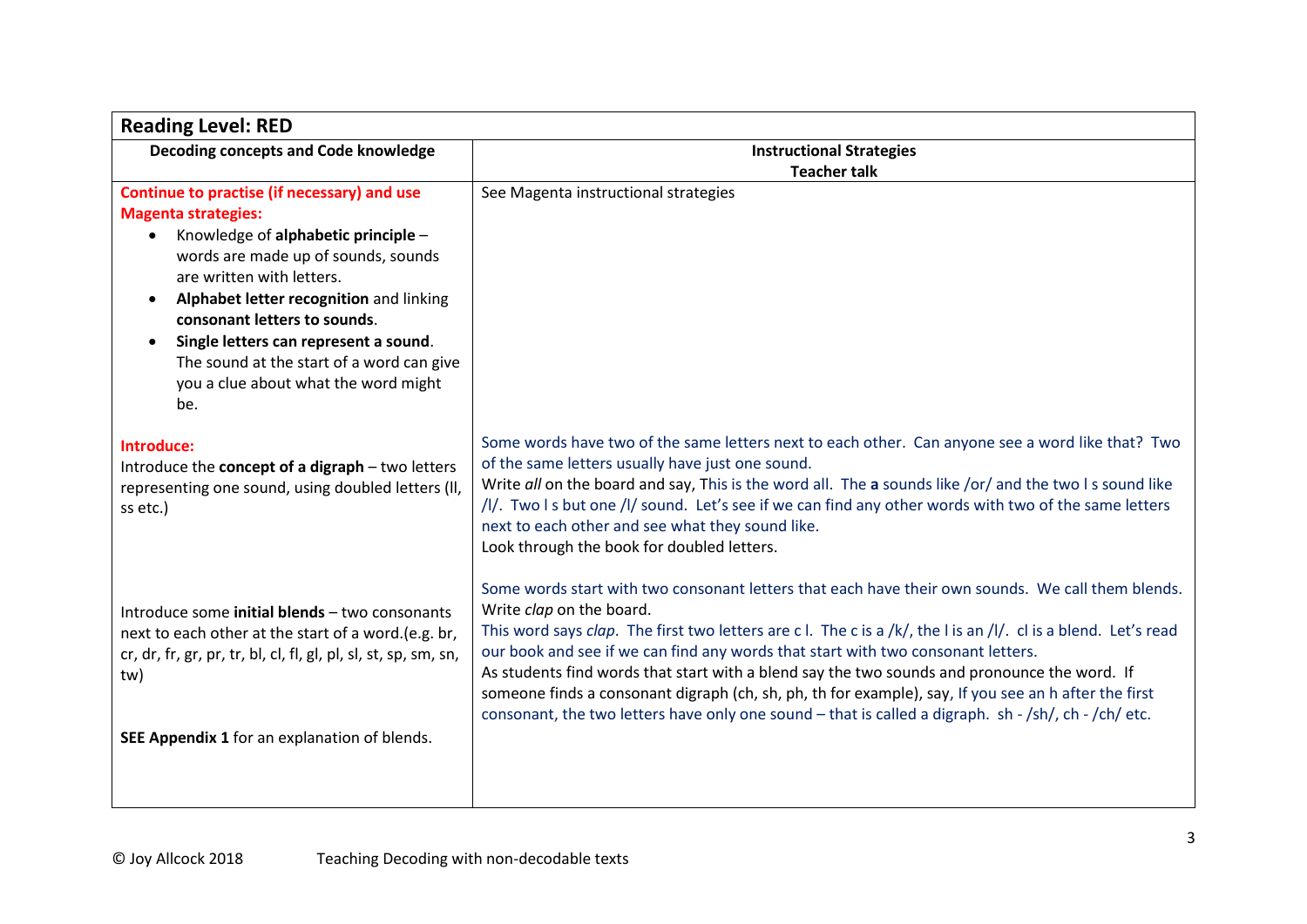| Introduce:                                           | The vowel letters are a, e, i, o, u. When we see them on their own in words, they might have a short   |  |  |  |  |  |
|------------------------------------------------------|--------------------------------------------------------------------------------------------------------|--|--|--|--|--|
| Introduce short vowel sounds                         | vowel sound - /a/, /e/, /i/, /o/, /u/.                                                                 |  |  |  |  |  |
|                                                      | Write these words on the board:                                                                        |  |  |  |  |  |
|                                                      | cat, had, man, am $-$ short /a/ words                                                                  |  |  |  |  |  |
|                                                      | get, pet, men - short /e/ words                                                                        |  |  |  |  |  |
|                                                      | his, is, did, sit - short /i/ words                                                                    |  |  |  |  |  |
|                                                      | hot, on, not - short /o/ words                                                                         |  |  |  |  |  |
|                                                      | cup, up, cut, fun – short /u/ words                                                                    |  |  |  |  |  |
|                                                      | Let's look in our book for any words that have a single vowel and see if it has a short vowel sound.   |  |  |  |  |  |
|                                                      | (at, it, up, on, hop, had, is, cat, get etc).                                                          |  |  |  |  |  |
|                                                      | If anyone finds a word like over or even or idea just say, In this word the single vowel sounds like a |  |  |  |  |  |
|                                                      | long vowel - it says the name of the letter - o/ver, e/ven, /i/ dea. That's another way of pronouncing |  |  |  |  |  |
|                                                      | a single vowel.                                                                                        |  |  |  |  |  |
|                                                      |                                                                                                        |  |  |  |  |  |
|                                                      | Apply this knowledge to decoding and use sentence and text level cues to check that words are          |  |  |  |  |  |
|                                                      | correct.                                                                                               |  |  |  |  |  |
|                                                      |                                                                                                        |  |  |  |  |  |
|                                                      |                                                                                                        |  |  |  |  |  |
| <b>Phonological and Phonemic awareness skills</b>    | <b>Instructional Strategies</b><br><b>Teacher talk</b>                                                 |  |  |  |  |  |
| Continue to practise (if necessary) and use          | See Magenta instructional strategies                                                                   |  |  |  |  |  |
| <b>Magenta strategies:</b>                           |                                                                                                        |  |  |  |  |  |
| Words have sound patterns - they can<br>$\bullet$    |                                                                                                        |  |  |  |  |  |
| rhyme.                                               |                                                                                                        |  |  |  |  |  |
| Words have a beat or syllables - we can<br>$\bullet$ |                                                                                                        |  |  |  |  |  |
| clap syllables.                                      |                                                                                                        |  |  |  |  |  |
| The same sound can be in lots of words.              |                                                                                                        |  |  |  |  |  |
| The same sound can be in different                   |                                                                                                        |  |  |  |  |  |
| places in words - at the start, at the end           |                                                                                                        |  |  |  |  |  |
| and inside words.                                    |                                                                                                        |  |  |  |  |  |
|                                                      |                                                                                                        |  |  |  |  |  |
|                                                      |                                                                                                        |  |  |  |  |  |
|                                                      |                                                                                                        |  |  |  |  |  |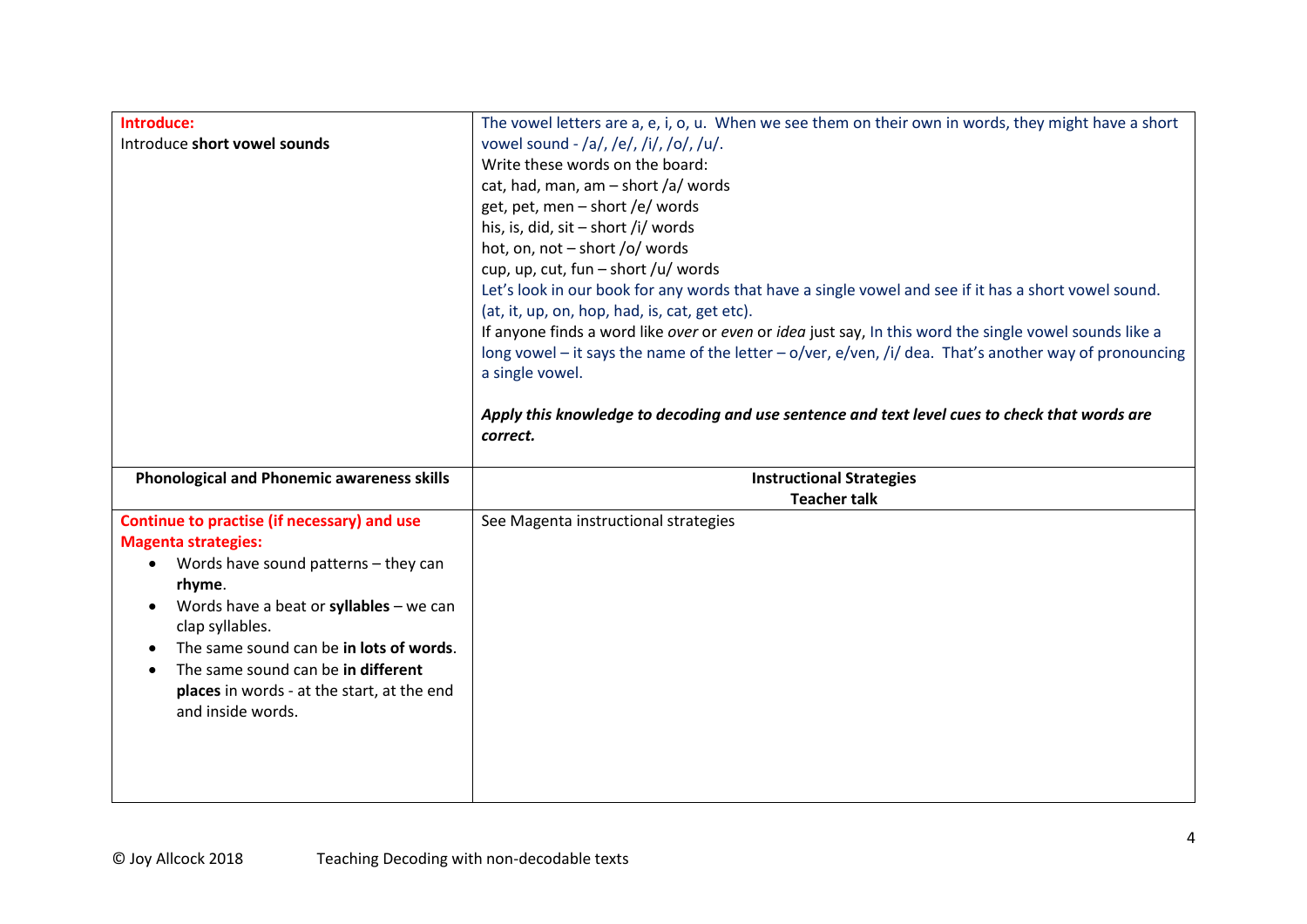| Introduce:                                        | Choose two and three sound words where every letter represents a sound.                          |
|---------------------------------------------------|--------------------------------------------------------------------------------------------------|
| <b>Teach blending skills</b>                      | Say: Every letter in this word has its own sound. Let's say the sounds. We can work out what the |
| Words where each letter represents a single       | word is if we put the sounds together.                                                           |
| sound can be worked out by pronouncing each       | $/u$ / $p$ / - up                                                                                |
| letter from left to right through the word and    | $/c$ / $a$ / $t$ / $-a$                                                                          |
| blending the sounds together.                     | These words have blends - we can say their sounds together. Sound out these words.               |
| Choose words that have single consonants and      | /b/ /e/ /st/ - best                                                                              |
| short vowel sounds to practise this - two and     | $\sqrt{\frac{s}{q}}$ /o//p/ - stop                                                               |
| three sound words (VC - up, it, on; $CVC - not$ , |                                                                                                  |
| cat, hop, sit). For students who can recognise    |                                                                                                  |
| and pronounce blends choose four sound words      |                                                                                                  |
| (CCVC – stop, clap or CVCC best).                 |                                                                                                  |
|                                                   |                                                                                                  |
| <b>Morphology</b>                                 | Some words have these patterns on the end to show when we did something.                         |
| ed and ing suffixes                               | Write ing and ed on the board.                                                                   |
| ed on the end of words and its role in making     | I can say 'I am jumping.' The ing means I am doing something now.                                |
| past tense words.                                 | Write jump – jumping on the board and circle the ing.                                            |
| ing on the end of words – pronunciation and       | I can say 'Yesterday I jumped' - the ed means I have already done it.                            |
| tense                                             | Write jump – jumped on the board and circle the ed.                                              |
|                                                   | Let's see if we can find any doing words that have an ing on the end. Add them to the board.     |
|                                                   | Let's see if we can find any doing words that have an ed on the end. Add them to the board.      |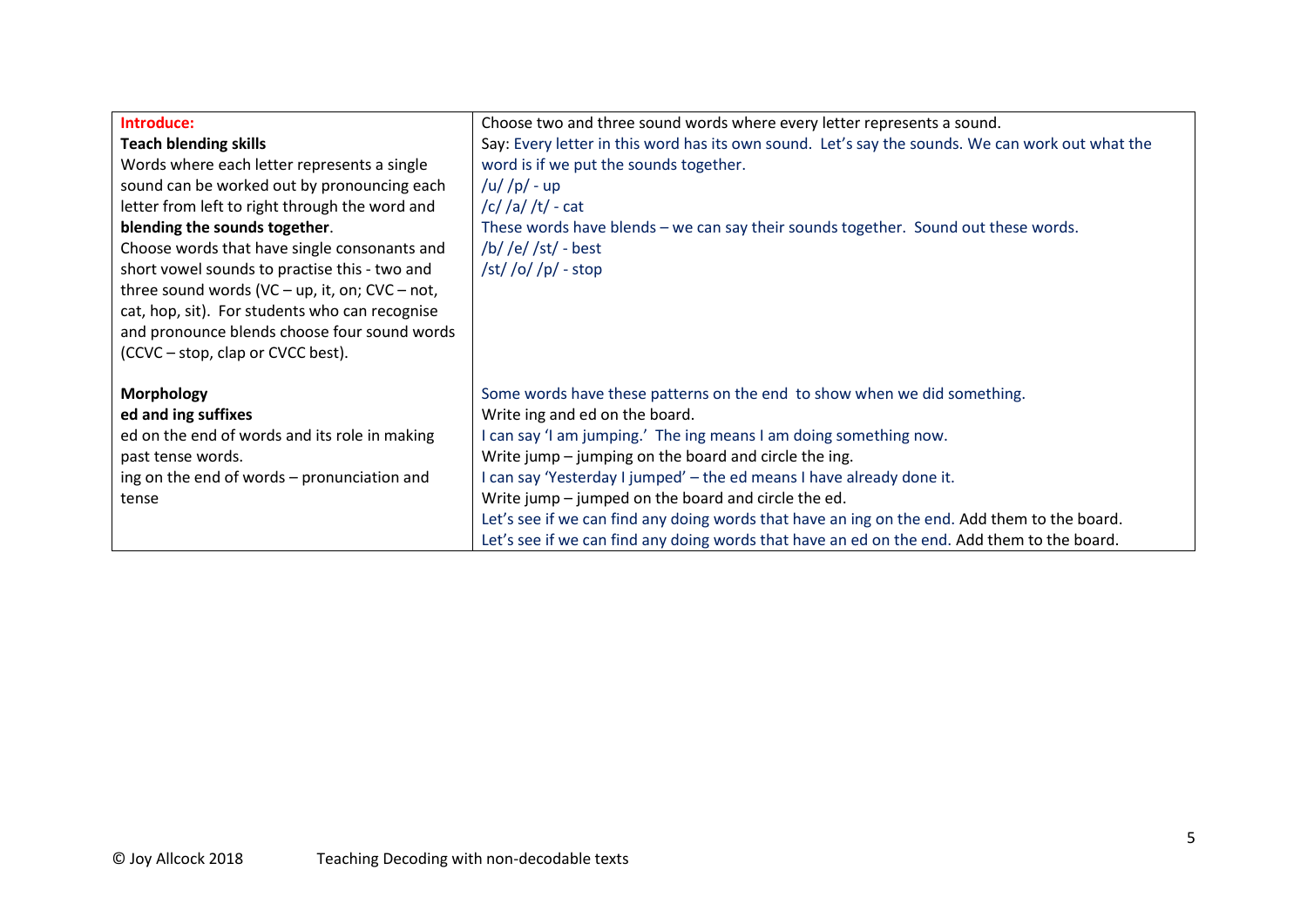| <b>Reading Level: YELLOW</b>                                                                                                                                                                                                                                                               |                                                                                                                                                                                                                                                                                                                                                                                                                                                                                                                                                                                                                                                                                                                                                                                                                                                                                                                                                                                                                                                                                                                                                                                                                                                                   |  |  |  |
|--------------------------------------------------------------------------------------------------------------------------------------------------------------------------------------------------------------------------------------------------------------------------------------------|-------------------------------------------------------------------------------------------------------------------------------------------------------------------------------------------------------------------------------------------------------------------------------------------------------------------------------------------------------------------------------------------------------------------------------------------------------------------------------------------------------------------------------------------------------------------------------------------------------------------------------------------------------------------------------------------------------------------------------------------------------------------------------------------------------------------------------------------------------------------------------------------------------------------------------------------------------------------------------------------------------------------------------------------------------------------------------------------------------------------------------------------------------------------------------------------------------------------------------------------------------------------|--|--|--|
| Decoding concepts and Code knowledge                                                                                                                                                                                                                                                       | <b>Instructional Strategies</b>                                                                                                                                                                                                                                                                                                                                                                                                                                                                                                                                                                                                                                                                                                                                                                                                                                                                                                                                                                                                                                                                                                                                                                                                                                   |  |  |  |
|                                                                                                                                                                                                                                                                                            | <b>Teacher talk</b>                                                                                                                                                                                                                                                                                                                                                                                                                                                                                                                                                                                                                                                                                                                                                                                                                                                                                                                                                                                                                                                                                                                                                                                                                                               |  |  |  |
| Continue to practise (if necessary) and use Red                                                                                                                                                                                                                                            | See Red instructional strategies                                                                                                                                                                                                                                                                                                                                                                                                                                                                                                                                                                                                                                                                                                                                                                                                                                                                                                                                                                                                                                                                                                                                                                                                                                  |  |  |  |
| strategies:                                                                                                                                                                                                                                                                                |                                                                                                                                                                                                                                                                                                                                                                                                                                                                                                                                                                                                                                                                                                                                                                                                                                                                                                                                                                                                                                                                                                                                                                                                                                                                   |  |  |  |
| The concept of and recognition of<br>$\bullet$<br>digraphs- doubled letters                                                                                                                                                                                                                |                                                                                                                                                                                                                                                                                                                                                                                                                                                                                                                                                                                                                                                                                                                                                                                                                                                                                                                                                                                                                                                                                                                                                                                                                                                                   |  |  |  |
| Recognition and pronunciation of initial<br>blends                                                                                                                                                                                                                                         |                                                                                                                                                                                                                                                                                                                                                                                                                                                                                                                                                                                                                                                                                                                                                                                                                                                                                                                                                                                                                                                                                                                                                                                                                                                                   |  |  |  |
| Recognition and pronunciation of single<br>vowel letters                                                                                                                                                                                                                                   |                                                                                                                                                                                                                                                                                                                                                                                                                                                                                                                                                                                                                                                                                                                                                                                                                                                                                                                                                                                                                                                                                                                                                                                                                                                                   |  |  |  |
| Introduce:                                                                                                                                                                                                                                                                                 |                                                                                                                                                                                                                                                                                                                                                                                                                                                                                                                                                                                                                                                                                                                                                                                                                                                                                                                                                                                                                                                                                                                                                                                                                                                                   |  |  |  |
| Recognition and pronunciation of common<br>digraphs<br>Consonant digraphs - the h digraphs (sh,<br>ch, th, wh, ph)<br>Two-vowels-together vowel digraphs -<br>$\bullet$<br>any two-vowel patterns (oo, ea, ee, ai<br>etc.) and the split digraph pattern (a_e,<br>$e_{e}$ , i_e, o_e, u_e) | <b>Early Yellow levels</b><br>We know that two letters can have one sound $-$ the II in ball has one /I/ sound, the ss in fuss has one<br>/s/ sound, the zz in buzz has one /z/ sound. We can use two different letters to write sounds too.<br>Remember, these two letter patterns are called digraphs.<br>Write these digraphs in a row across the board: sh, th, ch, th, ph<br>Today we are going to look for these digraph patterns as we read. All these patterns have a<br>consonant letter and an h. When we find a word with one of these patterns, we will work out how to<br>pronounce it.<br>If necessary, do this with one pattern at a time. However, many students can work with more than<br>one pattern at a time because they are searching for a consonant and an h.<br>As you read, find any words with one of these patterns and tell students how it is pronounced. Write<br>the words you find in columns under the digraph pattern on the board. Practise saying the words<br>and pronouncing the digraph.<br>For example: We found show, shop and she in our book. The sh sounds like /sh/.<br>$\frac{\sinh(\theta)}{\sinh(\theta)}$ /sh/ op.<br>We found the, then, this in our book. The th sounds like /th/ - /th/e, /th/ en, /th/ is. |  |  |  |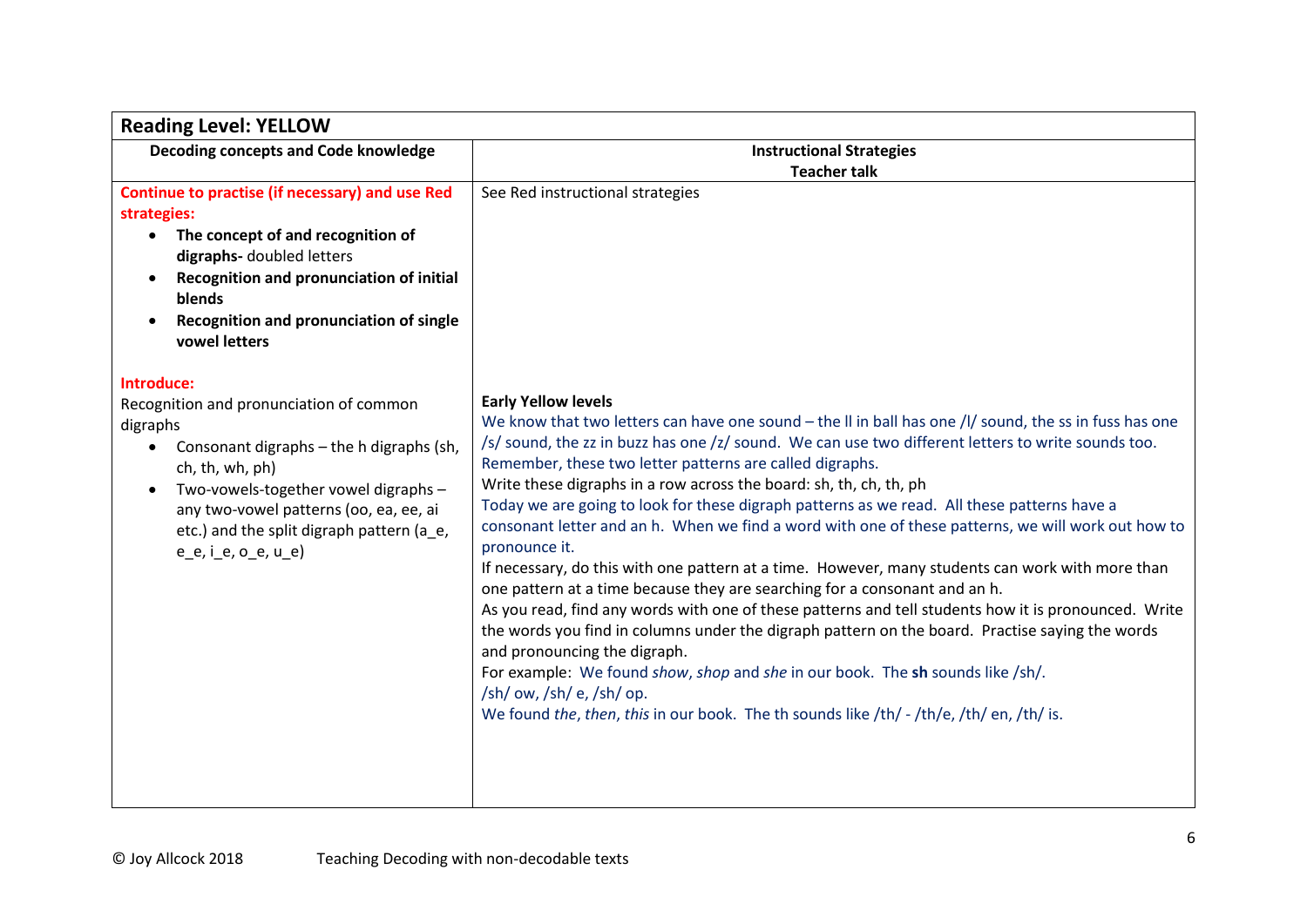| <b>Upper Yellow levels</b>                                                                                                                                                                                                                                                                                           |
|----------------------------------------------------------------------------------------------------------------------------------------------------------------------------------------------------------------------------------------------------------------------------------------------------------------------|
| Finding two vowels together digraphs                                                                                                                                                                                                                                                                                 |
| Today when we are reading, we are looking for any words that have two vowels together. We'll<br>write them on the board and circle the pattern and see what it sounds like. They night be the same<br>two vowels or two different vowels.                                                                            |
| For example:                                                                                                                                                                                                                                                                                                         |
| green – ee – long /e/                                                                                                                                                                                                                                                                                                |
| paint $-$ ai - long /a/                                                                                                                                                                                                                                                                                              |
| Most of the two vowels together patterns will sound like long vowel sounds. You can tell students<br>that these vowel digraphs are usually or often pronounced like long vowels - they sound like the<br>name of the vowel letters.                                                                                  |
| However, some two vowel digraphs are not pronounced like long vowels and students will also meet<br>these in their early readers. If a student finds a two vowel digraph that is not pronounced with a long<br>vowel sound just tell them how it is pronounced.                                                      |
| For example: Here are two vowels together in look and they sound like /oo/ - a short /oo/.<br>Here are two vowels together in head and they sound like a short /e/. Sometimes two vowels<br>together can have a short vowel sound. Try the long sound first and if that doesn't sound right, try<br>the short sound. |
| $look - oo - short /oo/$                                                                                                                                                                                                                                                                                             |
| Finding the split digraph pattern                                                                                                                                                                                                                                                                                    |
| Write these words on the board. Write the split digraph pattern in another colour and link the vowel                                                                                                                                                                                                                 |
| and the final elike this:                                                                                                                                                                                                                                                                                            |
| cake, these, like, home, cute                                                                                                                                                                                                                                                                                        |
| Read the words and say: These words have a special kind of vowel digraph - it's called a split digraph                                                                                                                                                                                                               |
| because the two vowels are not next to each other - the e is on the end of the word. Lots of words                                                                                                                                                                                                                   |
| have these patterns and it often sounds like a long vowel. Let's look in our book and see if we can                                                                                                                                                                                                                  |
| find any words with a split digraph pattern.                                                                                                                                                                                                                                                                         |
| Write any words found on the board in two columns - those with long vowel sounds and those with                                                                                                                                                                                                                      |
| short vowel sounds. Read the words and say.                                                                                                                                                                                                                                                                          |
| These words have a long vowel sound and these words have a short vowel sound. If you find a word                                                                                                                                                                                                                     |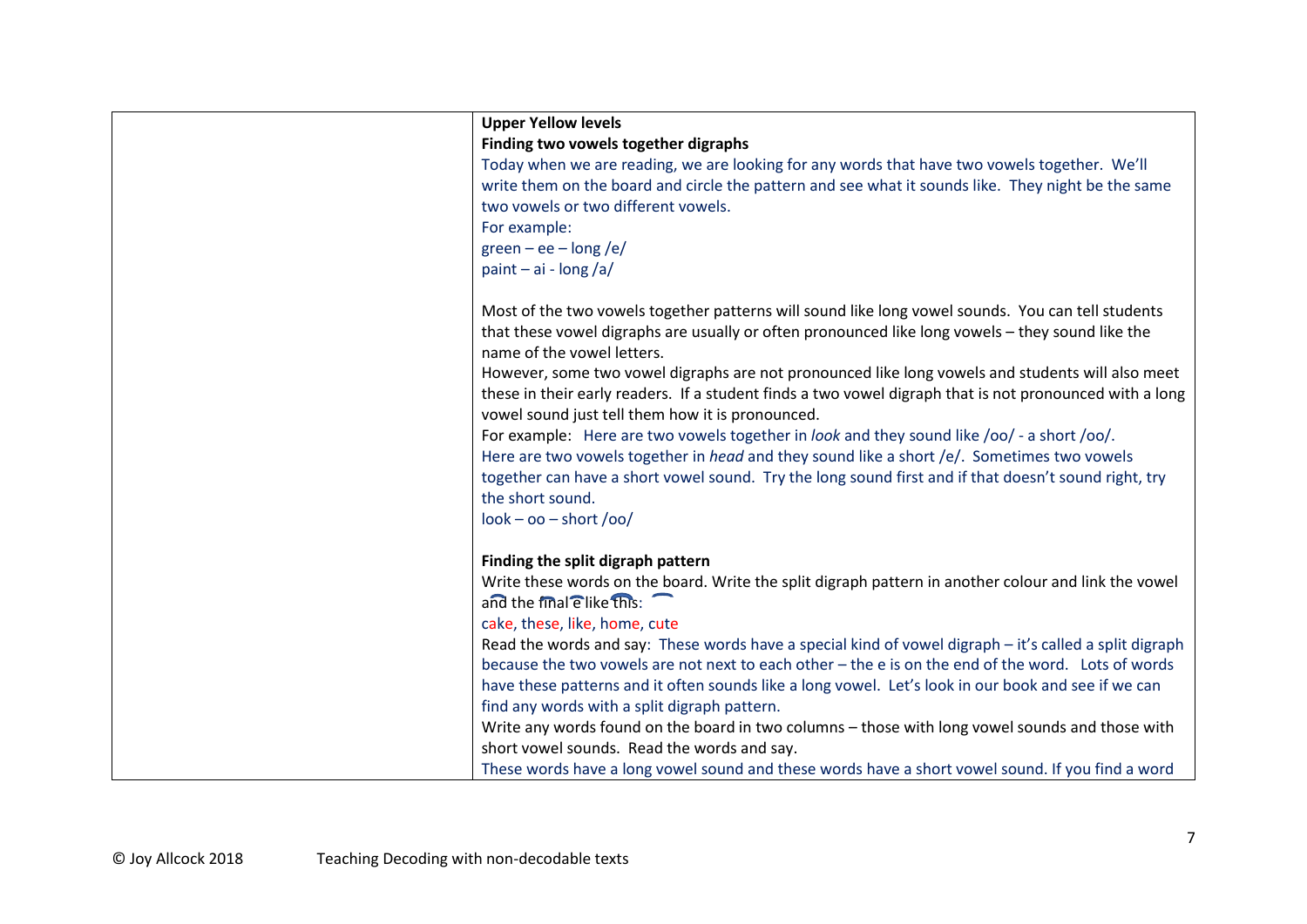|                                                     | with a split digraph pattern, try the long sound first and if that doesn't sound right, try the short |  |  |  |  |
|-----------------------------------------------------|-------------------------------------------------------------------------------------------------------|--|--|--|--|
|                                                     | sound.                                                                                                |  |  |  |  |
|                                                     | For example:                                                                                          |  |  |  |  |
|                                                     | made<br>give                                                                                          |  |  |  |  |
|                                                     | like<br>have                                                                                          |  |  |  |  |
|                                                     | ride<br>some                                                                                          |  |  |  |  |
|                                                     | cake<br>gone                                                                                          |  |  |  |  |
|                                                     |                                                                                                       |  |  |  |  |
|                                                     | Apply this knowledge to decoding and use sentence and text level cues to check that words are         |  |  |  |  |
|                                                     | correct.                                                                                              |  |  |  |  |
|                                                     |                                                                                                       |  |  |  |  |
| <b>Phonological and Phonemic awareness skills</b>   | <b>Instructional Strategies</b>                                                                       |  |  |  |  |
|                                                     | <b>Teacher talk</b>                                                                                   |  |  |  |  |
| Continue to practise (if necessary) and use Red     | See Red instructional strategies                                                                      |  |  |  |  |
| strategies:                                         |                                                                                                       |  |  |  |  |
| Blend 2-5 sounds together to pronounce<br>$\bullet$ |                                                                                                       |  |  |  |  |
| words where the graphemes are                       |                                                                                                       |  |  |  |  |
| recognised                                          |                                                                                                       |  |  |  |  |
| 1. single letter-sound graphemes                    |                                                                                                       |  |  |  |  |
| (consonants and vowels)                             |                                                                                                       |  |  |  |  |
| blends<br>2.                                        |                                                                                                       |  |  |  |  |
| 3. doubled letter graphemes (e.g.                   |                                                                                                       |  |  |  |  |
| II, ss, ff)                                         |                                                                                                       |  |  |  |  |
| two vowels together digraphs                        |                                                                                                       |  |  |  |  |
| (e.g. oo, ai, ee)                                   |                                                                                                       |  |  |  |  |
| 4. split digraph patterns (a_e, i_e,                |                                                                                                       |  |  |  |  |
| $o_e, e_e, u_e$ ).                                  | <b>Examples</b>                                                                                       |  |  |  |  |
|                                                     | paint: You can sound out this word. The ai sounds like a long /a/ and the other letters have their    |  |  |  |  |
|                                                     | own sounds. What is it? $/p/ a /i$ /i/ $/n/ t $ - paint.                                              |  |  |  |  |
|                                                     | leaf: You can sound out this word. The ea sounds like a long /e/ and the other letters have their own |  |  |  |  |
|                                                     | sounds. What is it? $/$ l/ $/$ e/ $/$ f/ - leaf.                                                      |  |  |  |  |
|                                                     | alone: You can sound out this word. It has the split digraph for the long /o/ and the other letters   |  |  |  |  |
|                                                     | have their own sounds. The a sounds like a short /u/. What is it? /u/ /l/ /o/ /n/ - alone.            |  |  |  |  |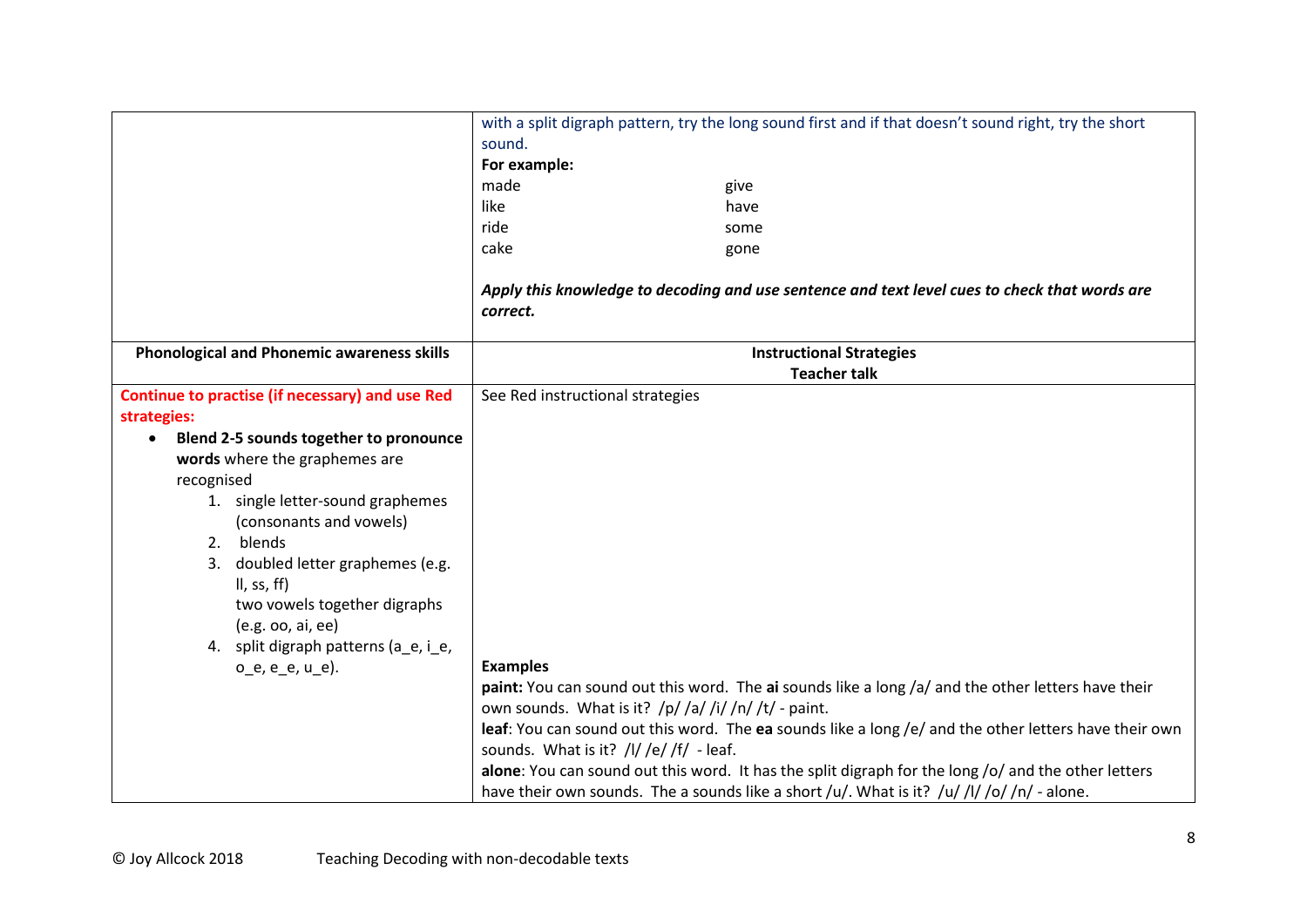| <b>Reading Level: BLUE</b>                                                                                                                                                                                       |                                                                                                                                                                                                                                                                                                                                                                                                                                                                                                                                                                                                                                                                                |
|------------------------------------------------------------------------------------------------------------------------------------------------------------------------------------------------------------------|--------------------------------------------------------------------------------------------------------------------------------------------------------------------------------------------------------------------------------------------------------------------------------------------------------------------------------------------------------------------------------------------------------------------------------------------------------------------------------------------------------------------------------------------------------------------------------------------------------------------------------------------------------------------------------|
| Decoding concepts and Code knowledge                                                                                                                                                                             | <b>Instructional Strategies</b><br><b>Teacher talk</b>                                                                                                                                                                                                                                                                                                                                                                                                                                                                                                                                                                                                                         |
| Continue to practise (if necessary) and use<br><b>Yellow strategies:</b><br>Recognition and pronunciation of h<br>digraphs<br>Recognition and pronunciation of vowel<br>digraphs including split digraph pattern | See Yellow instructional strategies                                                                                                                                                                                                                                                                                                                                                                                                                                                                                                                                                                                                                                            |
| Continue to focus on finding the two vowels<br>together and split digraphs taught in the upper<br>Yellow levels.                                                                                                 | Finding vowel digraphs including the split digraph – see instructional strategies for Upper Yellow<br>level                                                                                                                                                                                                                                                                                                                                                                                                                                                                                                                                                                    |
| Introduce:<br>y as a vowel<br>Vowel/consonant digraph patterns<br>Vowel plus $y - ay$ , ey, oy, uy<br>$\bullet$<br>Vowel plus $w - aw$ , ew, ow<br>Vowel plus $r - ar$ , er, ir, r, ur                           | Pronouncing y as a vowel on the end of a word<br>The letter y at the start of a word is always pronounced /y/. Let's see if we can see any words that<br>start with y in our book toady.<br>Write these words on the board.<br>When y is on the end of a word it never sounds like $/y'$ . Let's find some words that end in y and see<br>what it sounds like.<br>Write the words on the board in two columns - words where $\gamma$ represents a long /i/, and words<br>where it represents a long /e/.<br>Note: If students find any words with a vowel plus y pattern (ay, ey, oy, uy) write these words in<br>groups according to their spelling patterns.<br>For example: |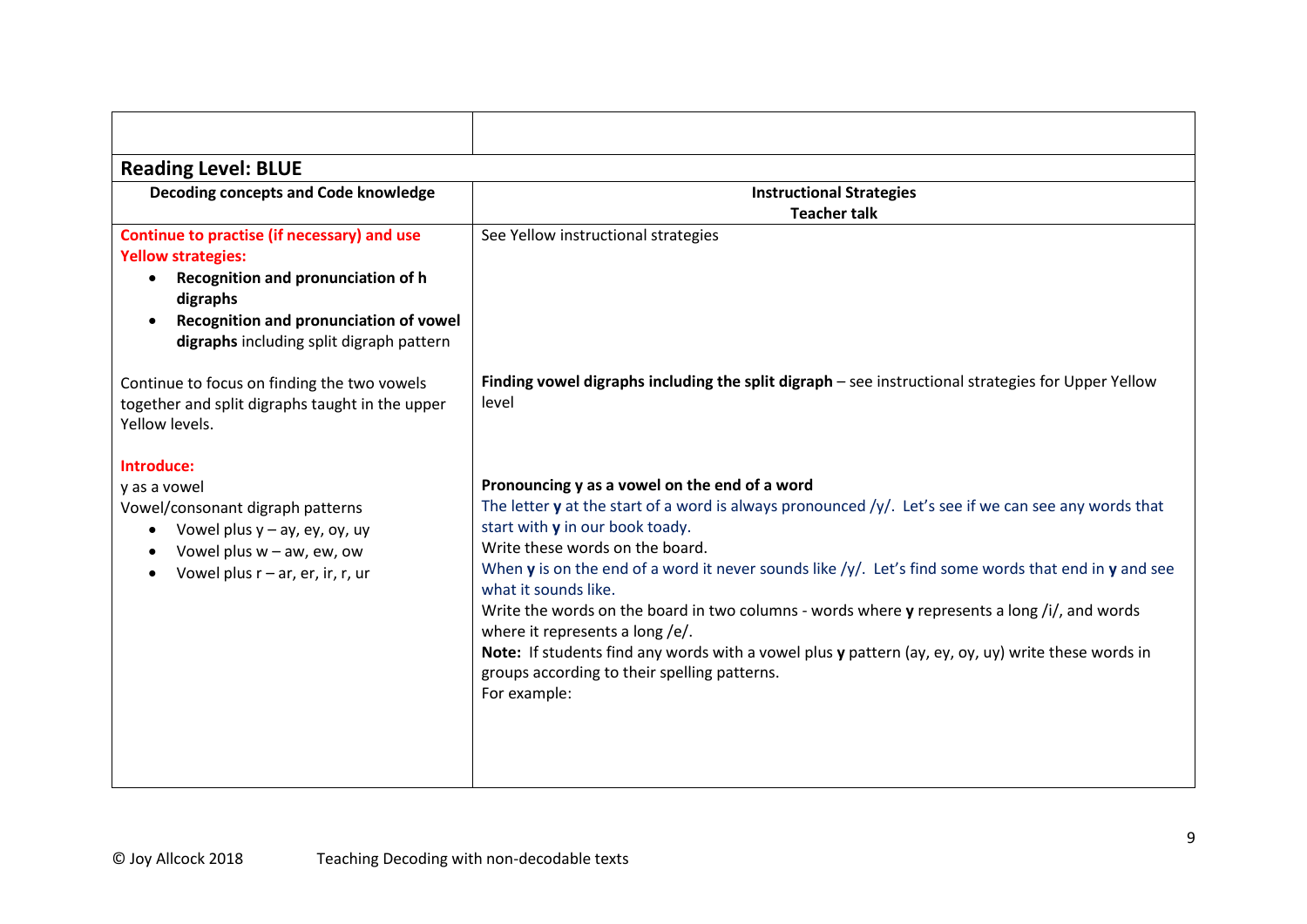|  | cry                                                                                                         | happy  | play | they  | boy | buy |
|--|-------------------------------------------------------------------------------------------------------------|--------|------|-------|-----|-----|
|  | fly                                                                                                         | lazy   | day  | money | joy |     |
|  | dry                                                                                                         | funny  | stay |       |     |     |
|  | my                                                                                                          | slowly | say  |       |     |     |
|  | by                                                                                                          |        |      |       |     |     |
|  |                                                                                                             |        |      |       |     |     |
|  |                                                                                                             |        |      |       |     |     |
|  |                                                                                                             |        |      |       |     |     |
|  |                                                                                                             |        |      |       |     |     |
|  |                                                                                                             |        |      |       |     |     |
|  |                                                                                                             |        |      |       |     |     |
|  |                                                                                                             |        |      |       |     |     |
|  |                                                                                                             |        |      |       |     |     |
|  |                                                                                                             |        |      |       |     |     |
|  | Read the words that end in $y$ and work out how the $y$ sounds.                                             |        |      |       |     |     |
|  | The y has a vowel sound in these words - cry, dry, fly etc. What does it sound like? A long /i/             |        |      |       |     |     |
|  | The y has a vowel sound in these words - happy, lazy, etc. What does it sound like? A long/e/               |        |      |       |     |     |
|  | When $\bf{y}$ is on the end of a word it can sound like a long /i/ or a long /e/.                           |        |      |       |     |     |
|  | Note: If you clap the syllables in each of these groups you will find that $y$ is usually a long /i/ in one |        |      |       |     |     |
|  | syllable words and a long /e/ in two or more syllable words.                                                |        |      |       |     |     |
|  |                                                                                                             |        |      |       |     |     |
|  | If there are vowel $+$ y words say:                                                                         |        |      |       |     |     |
|  | When $y$ has a vowel before it, it is part of a vowel + $y$ digraph.                                        |        |      |       |     |     |
|  | What does the ay sound like? Long /a/.                                                                      |        |      |       |     |     |
|  |                                                                                                             |        |      |       |     |     |
|  | What does the ey sound like in they? Long /a/. What does it sound like in money? Long /e/.                  |        |      |       |     |     |
|  | What does the oy sound like? /oy/                                                                           |        |      |       |     |     |
|  | What does the uy sound like? Long /i/                                                                       |        |      |       |     |     |
|  |                                                                                                             |        |      |       |     |     |
|  |                                                                                                             |        |      |       |     |     |
|  | Finding vowel plus consonant digraphs                                                                       |        |      |       |     |     |
|  | Vowel sounds can be written with a vowel and a consonant. A vowel and a y, a vowel and an r, a              |        |      |       |     |     |
|  | vowel and a w.                                                                                              |        |      |       |     |     |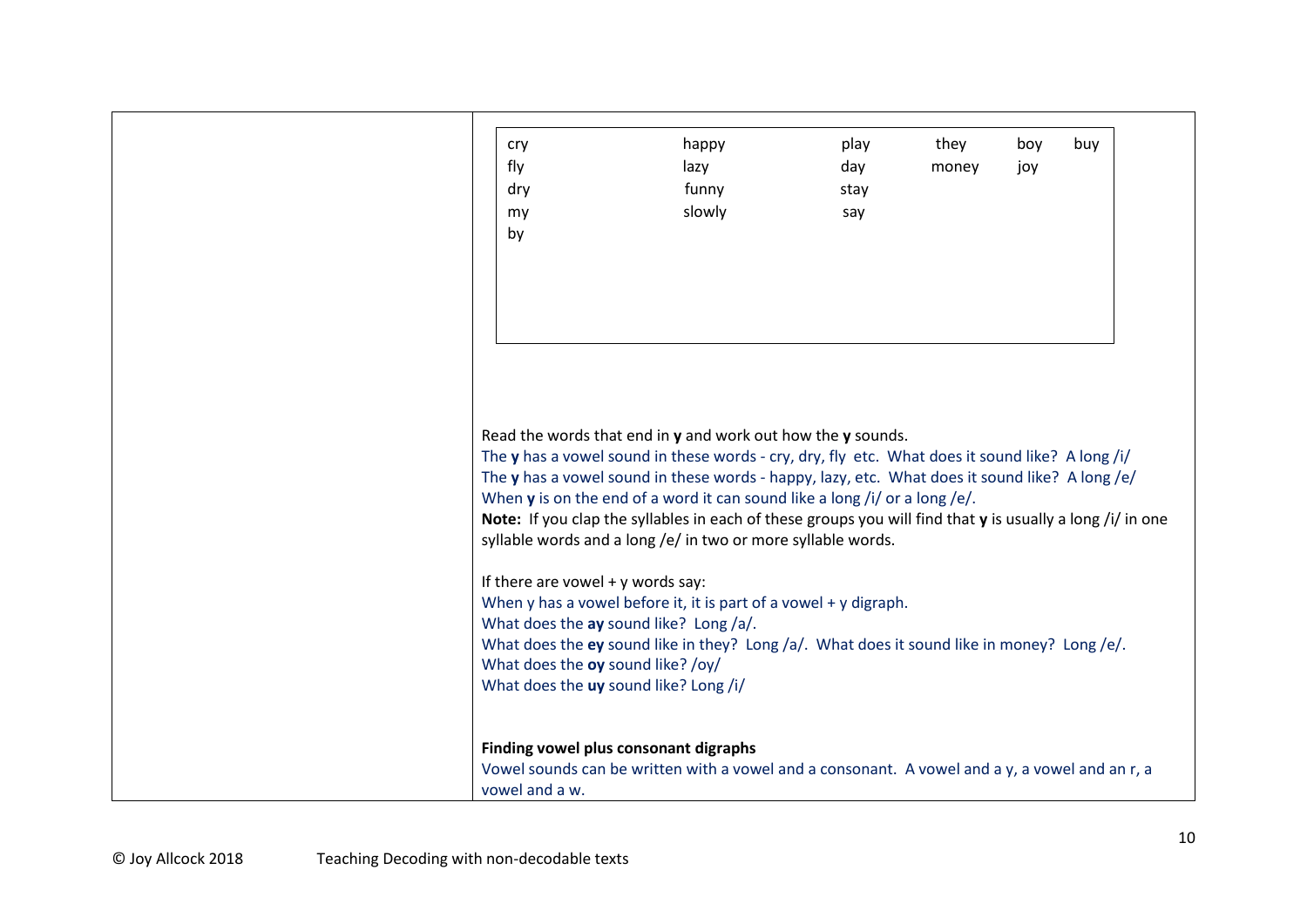|                                                                                                                                                                                                                                                                                                                                                                                                                                                                                                                                          | Let's make a chart and see if we can find any of these patterns in words as we read. We can add the<br>words to our chart and see how to pronounce these vowel digraph patterns. |              |                                                                                                                                  |                   |  |  |
|------------------------------------------------------------------------------------------------------------------------------------------------------------------------------------------------------------------------------------------------------------------------------------------------------------------------------------------------------------------------------------------------------------------------------------------------------------------------------------------------------------------------------------------|----------------------------------------------------------------------------------------------------------------------------------------------------------------------------------|--------------|----------------------------------------------------------------------------------------------------------------------------------|-------------------|--|--|
|                                                                                                                                                                                                                                                                                                                                                                                                                                                                                                                                          |                                                                                                                                                                                  | $\mathbf{r}$ | W                                                                                                                                | y                 |  |  |
|                                                                                                                                                                                                                                                                                                                                                                                                                                                                                                                                          | a                                                                                                                                                                                | $ar$ (car)   | $aw$ (saw)                                                                                                                       | $ay$ (day)        |  |  |
|                                                                                                                                                                                                                                                                                                                                                                                                                                                                                                                                          | е                                                                                                                                                                                | $er$ (her)   | $ew$ (new)                                                                                                                       | ey (they, monkey) |  |  |
|                                                                                                                                                                                                                                                                                                                                                                                                                                                                                                                                          |                                                                                                                                                                                  | ir (stir)    |                                                                                                                                  |                   |  |  |
|                                                                                                                                                                                                                                                                                                                                                                                                                                                                                                                                          | $\mathbf{o}$                                                                                                                                                                     | or (for)     | ow (how, know)                                                                                                                   | oy (boy)          |  |  |
|                                                                                                                                                                                                                                                                                                                                                                                                                                                                                                                                          | ū                                                                                                                                                                                | ur (purple)  |                                                                                                                                  | uy (buy)          |  |  |
| <b>Phonological and Phonemic awareness skills</b>                                                                                                                                                                                                                                                                                                                                                                                                                                                                                        | correct.                                                                                                                                                                         |              | Apply this knowledge to decoding and use sentence and text level cues to check that words are<br><b>Instructional Strategies</b> |                   |  |  |
|                                                                                                                                                                                                                                                                                                                                                                                                                                                                                                                                          |                                                                                                                                                                                  |              | <b>Teacher talk</b>                                                                                                              |                   |  |  |
| Continue to practise (if necessary) and use<br><b>Yellow strategies:</b><br>Blend 2-5 sounds together to pronounce<br>$\bullet$<br>words where the graphemes are<br>recognised<br>1. single letter-sound graphemes<br>(consonants and vowels)<br>2. blends<br>3. doubled letter graphemes (e.g.<br>II, ss, ff)<br>4. two-vowels together digraphs<br>(e.g. oo, ai, ee)<br>5. split digraph patterns (a_e, i_e,<br>$o_e, e_e, u_e)$<br>6. y as a vowel<br>vowel plus consonant patterns (vowels<br>plus y, vowels plus r, vowels plus w). |                                                                                                                                                                                  |              |                                                                                                                                  |                   |  |  |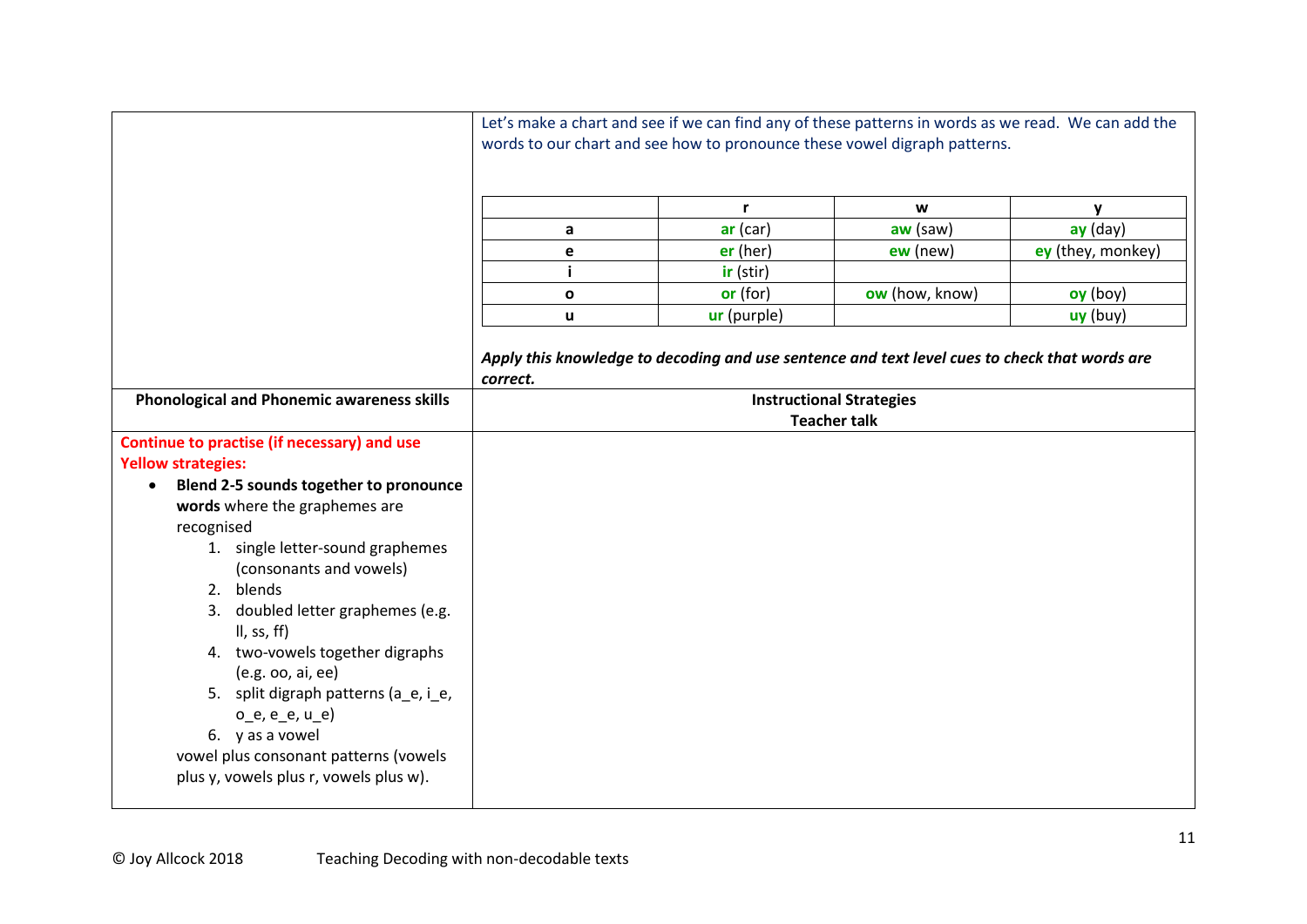| <b>Reading Level: GREEN</b>                                                                                                                                                                                                                                                                                                                                                                                                                 |                                                                                                                                                                                                                                                                                                                                                                                               |                     |                            |                                                              |  |  |
|---------------------------------------------------------------------------------------------------------------------------------------------------------------------------------------------------------------------------------------------------------------------------------------------------------------------------------------------------------------------------------------------------------------------------------------------|-----------------------------------------------------------------------------------------------------------------------------------------------------------------------------------------------------------------------------------------------------------------------------------------------------------------------------------------------------------------------------------------------|---------------------|----------------------------|--------------------------------------------------------------|--|--|
| Decoding concepts and Code knowledge                                                                                                                                                                                                                                                                                                                                                                                                        | <b>Instructional Strategies</b>                                                                                                                                                                                                                                                                                                                                                               |                     |                            |                                                              |  |  |
|                                                                                                                                                                                                                                                                                                                                                                                                                                             | <b>Teacher talk</b>                                                                                                                                                                                                                                                                                                                                                                           |                     |                            |                                                              |  |  |
| Continue to practise (if necessary) and use<br><b>Yellow and Blue strategies:</b><br>Recognition and pronunciation of h<br>digraphs<br>Recognition and pronunciation of vowel<br>$\bullet$<br>digraphs including split digraph pattern<br>Recognition of y as a vowel<br>$\bullet$<br>Recognition of vowel/consonant<br>digraphs<br>Vowel plus $y - ay$ , ey, oy, uy<br>Vowel plus $w - aw$ , ew, ow<br>Vowel plus $r - ar$ , er, ir, r, ur | See Yellow and Blue instructional strategies                                                                                                                                                                                                                                                                                                                                                  |                     |                            |                                                              |  |  |
| Introduce:                                                                                                                                                                                                                                                                                                                                                                                                                                  |                                                                                                                                                                                                                                                                                                                                                                                               |                     |                            |                                                              |  |  |
| Trigraphs and quadgraphs - the vowel + $gh$<br>graphemes (igh, ough, aigh, eigh)                                                                                                                                                                                                                                                                                                                                                            | We've learnt that two letters can be pronounced as one sound but sometimes three and even four<br>letters can be pronounced as one sound.<br>Write these patterns across the board or on a chart.<br>These patterns are all made with one or more vowels plus a gh. Let's look as see if we can find any<br>words with these patterns as we read, and we will work out how to pronounce them. |                     |                            |                                                              |  |  |
|                                                                                                                                                                                                                                                                                                                                                                                                                                             | igh                                                                                                                                                                                                                                                                                                                                                                                           | aigh                | eigh                       | ough                                                         |  |  |
|                                                                                                                                                                                                                                                                                                                                                                                                                                             | night (long /i/)<br>sight<br>sigh                                                                                                                                                                                                                                                                                                                                                             | straight (long /a/) | eight (long /a/)<br>sleigh | though (long /o/)<br>thought (/or/)<br>through (long<br>/oo/ |  |  |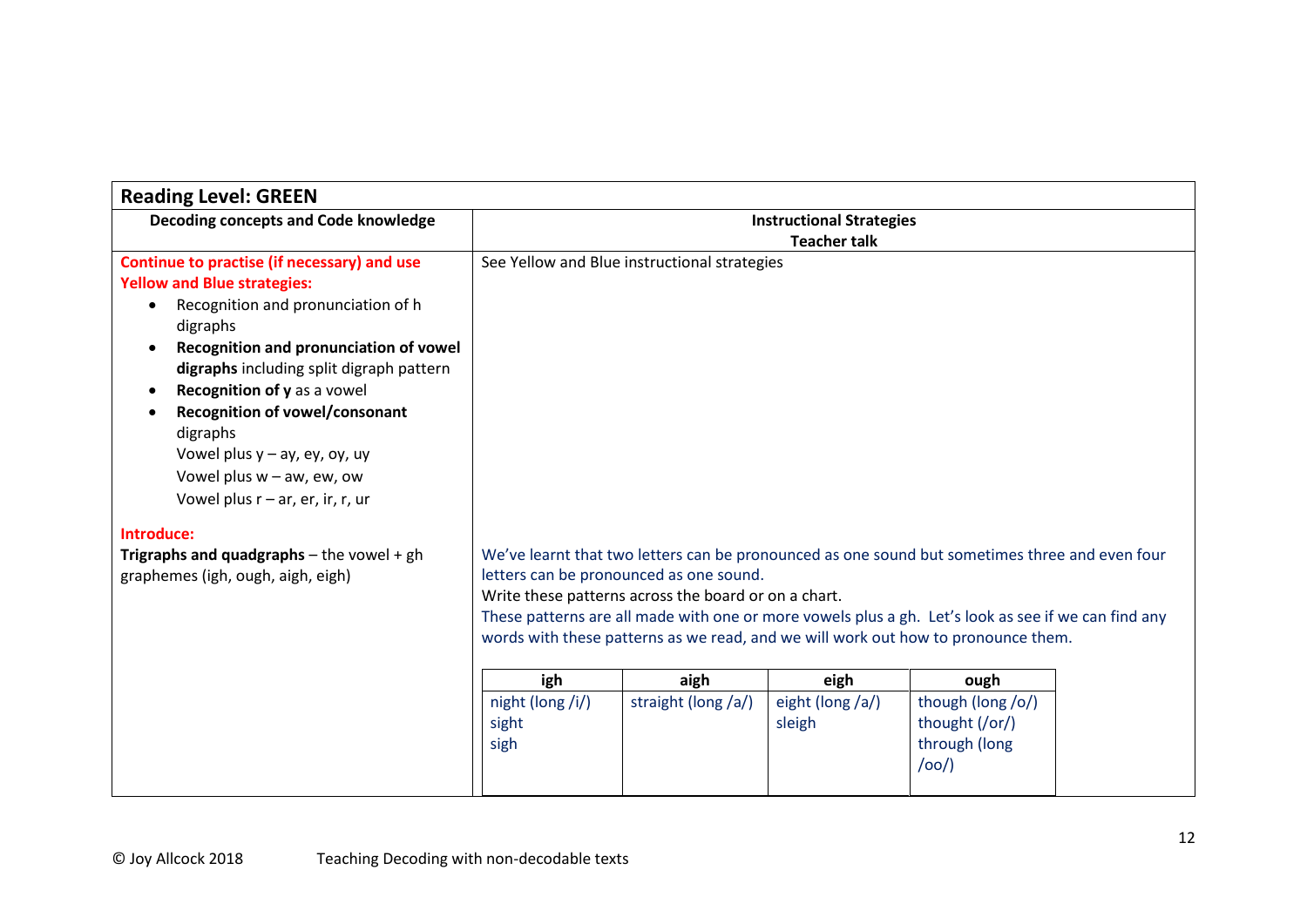|                                                                                                                                            |                                                                                                                                                                                                                                                                                                                                                                                                                                                                                                                                                                               |  |                              | bough (/ow)                       |                                       |  |  |  |
|--------------------------------------------------------------------------------------------------------------------------------------------|-------------------------------------------------------------------------------------------------------------------------------------------------------------------------------------------------------------------------------------------------------------------------------------------------------------------------------------------------------------------------------------------------------------------------------------------------------------------------------------------------------------------------------------------------------------------------------|--|------------------------------|-----------------------------------|---------------------------------------|--|--|--|
|                                                                                                                                            |                                                                                                                                                                                                                                                                                                                                                                                                                                                                                                                                                                               |  |                              |                                   |                                       |  |  |  |
| <b>Morphemes</b><br>Inflectional affixes<br>These change the function of the word - tense<br>(ed, ing), superlatives (er, est), plural (s) | Note: Some words have the ough pattern but it is not a quadgraph. In words like rough and cough<br>the gh sounds like /f/. If students find any of these words just show them how to pronounce them.<br><b>Morphemes</b><br>Choose a different morpheme to hunt for each time you read a book.<br>For example:<br>Look for words that end in ing and discuss present tense.<br>Look for the ed suffix and work out the three ways it can be pronounced. Write the words the<br>students find onto cards and sort them according to the pronunciation of the ed - /t/ (jumped, |  |                              |                                   |                                       |  |  |  |
|                                                                                                                                            | hopped), /d/ (banged, aimed), /id/ (ended, handed). Discuss its meaning and how the same two                                                                                                                                                                                                                                                                                                                                                                                                                                                                                  |  |                              |                                   |                                       |  |  |  |
|                                                                                                                                            | letters added to the end of a verb change it to past tense.<br>Look for words that end in est and see if they mean the most (words like nest and chest do not!).                                                                                                                                                                                                                                                                                                                                                                                                              |  |                              |                                   |                                       |  |  |  |
|                                                                                                                                            | Discuss the er having different meanings. Look for words that end in er that mean more than                                                                                                                                                                                                                                                                                                                                                                                                                                                                                   |  |                              |                                   |                                       |  |  |  |
|                                                                                                                                            | (greater, better, neater but not butter, father and mother).<br>Look for plural words - see which ones end in s, which ones end in es and which ones have other                                                                                                                                                                                                                                                                                                                                                                                                               |  |                              |                                   |                                       |  |  |  |
|                                                                                                                                            | ways of being written (children for example).                                                                                                                                                                                                                                                                                                                                                                                                                                                                                                                                 |  |                              |                                   |                                       |  |  |  |
| <b>Syllables</b>                                                                                                                           |                                                                                                                                                                                                                                                                                                                                                                                                                                                                                                                                                                               |  |                              |                                   |                                       |  |  |  |
| Teach students to recognise vowel spelling                                                                                                 | <b>Syllables</b>                                                                                                                                                                                                                                                                                                                                                                                                                                                                                                                                                              |  |                              |                                   |                                       |  |  |  |
| patterns so that they can recognise syllables in<br>words.                                                                                 | Make a chart of the vowel spelling patterns that occur in syllables and add words as students find                                                                                                                                                                                                                                                                                                                                                                                                                                                                            |  |                              |                                   |                                       |  |  |  |
| Single vowels - open and closed syllables                                                                                                  | them in their reading. Choose one syllable type to search for at a time.<br><b>Syllables with:</b>                                                                                                                                                                                                                                                                                                                                                                                                                                                                            |  |                              |                                   |                                       |  |  |  |
| Two vowels together                                                                                                                        | Single vowels                                                                                                                                                                                                                                                                                                                                                                                                                                                                                                                                                                 |  | Short vowel closed syllables | cab/in, cat/, pen/cil, in, at     |                                       |  |  |  |
| Split digraph                                                                                                                              |                                                                                                                                                                                                                                                                                                                                                                                                                                                                                                                                                                               |  | Long vowel open syllables    | se/cret, be/hind, o/pen           |                                       |  |  |  |
| Vowel plus y, w, r                                                                                                                         | Two vowels together                                                                                                                                                                                                                                                                                                                                                                                                                                                                                                                                                           |  |                              |                                   | aim, green, soap, pie, spoon, fruit   |  |  |  |
| y as a vowel                                                                                                                               |                                                                                                                                                                                                                                                                                                                                                                                                                                                                                                                                                                               |  |                              | coin,                             |                                       |  |  |  |
| le syllables                                                                                                                               | Split digraph                                                                                                                                                                                                                                                                                                                                                                                                                                                                                                                                                                 |  |                              | cake, home, like, rude, scene     |                                       |  |  |  |
|                                                                                                                                            | Vowels plus consonants y, r, w                                                                                                                                                                                                                                                                                                                                                                                                                                                                                                                                                |  |                              |                                   | boy, play, money, car, her, stir, fur |  |  |  |
| <b>See Appendix 2 Syllables</b>                                                                                                            | y as a vowel                                                                                                                                                                                                                                                                                                                                                                                                                                                                                                                                                                  |  |                              | for, saw, new, know<br>cry, happy |                                       |  |  |  |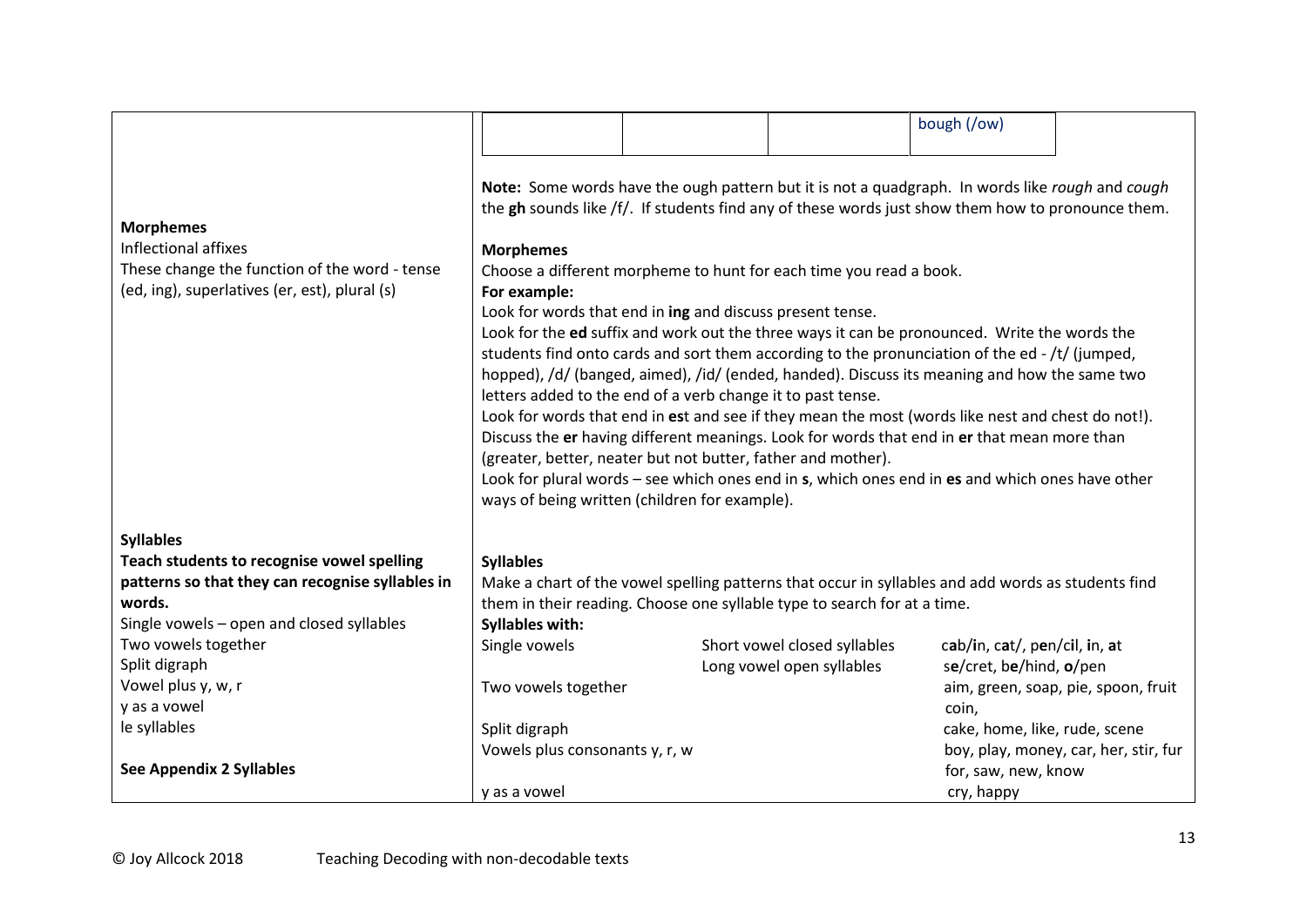|                                                   | Words that end in le.                                              | table, puddle                                                                                                   |
|---------------------------------------------------|--------------------------------------------------------------------|-----------------------------------------------------------------------------------------------------------------|
|                                                   |                                                                    |                                                                                                                 |
|                                                   |                                                                    |                                                                                                                 |
|                                                   |                                                                    |                                                                                                                 |
|                                                   |                                                                    |                                                                                                                 |
|                                                   | Decoding and pronouncing multi-syllabic words                      |                                                                                                                 |
|                                                   |                                                                    | Show students the vowel spelling patterns in the word. Explain that every time there is a new vowel             |
|                                                   | sound and spelling pattern, there is a new syllable.               |                                                                                                                 |
|                                                   | For example:                                                       |                                                                                                                 |
|                                                   | word.                                                              | disappointed - What can you see on the end of the word? An ed suffix so it must be a past tense                 |
|                                                   | What vowel patterns can you see in the word? an i, an a and an oi. |                                                                                                                 |
|                                                   |                                                                    | If we divide the first syllable after the s the i will be a short vowel $-$ dis. The a sounds like a short /u/. |
|                                                   |                                                                    | What could the oi sound like? /oy/. Dis, u. How will we pronounce the next part $-\frac{1}{2}$ /oy//n//t/.      |
|                                                   |                                                                    | How will we pronounce the ed in this word? /id/ - dis/ u/ point/id - disappointed                               |
|                                                   |                                                                    |                                                                                                                 |
|                                                   |                                                                    |                                                                                                                 |
|                                                   |                                                                    |                                                                                                                 |
|                                                   |                                                                    | Apply this knowledge to decoding and use sentence and text level cues to check that words are                   |
|                                                   | correct.                                                           |                                                                                                                 |
|                                                   |                                                                    |                                                                                                                 |
| <b>Phonological and Phonemic awareness skills</b> |                                                                    | <b>Instructional Strategies</b>                                                                                 |
|                                                   |                                                                    | <b>Teacher talk</b>                                                                                             |
| Continue to practise (if necessary) and use       |                                                                    |                                                                                                                 |
| <b>Yellow and Blue strategies:</b>                |                                                                    |                                                                                                                 |
| 1. Pronounce and blend 2-5 sounds in              |                                                                    |                                                                                                                 |
| single and two syllable words using               |                                                                    |                                                                                                                 |
| recognition of these graphemes and                |                                                                    |                                                                                                                 |
| morphemes                                         |                                                                    |                                                                                                                 |
| 2. single letter-sound graphemes                  |                                                                    |                                                                                                                 |
| (consonants and vowels)                           |                                                                    |                                                                                                                 |
| 3. blends                                         |                                                                    |                                                                                                                 |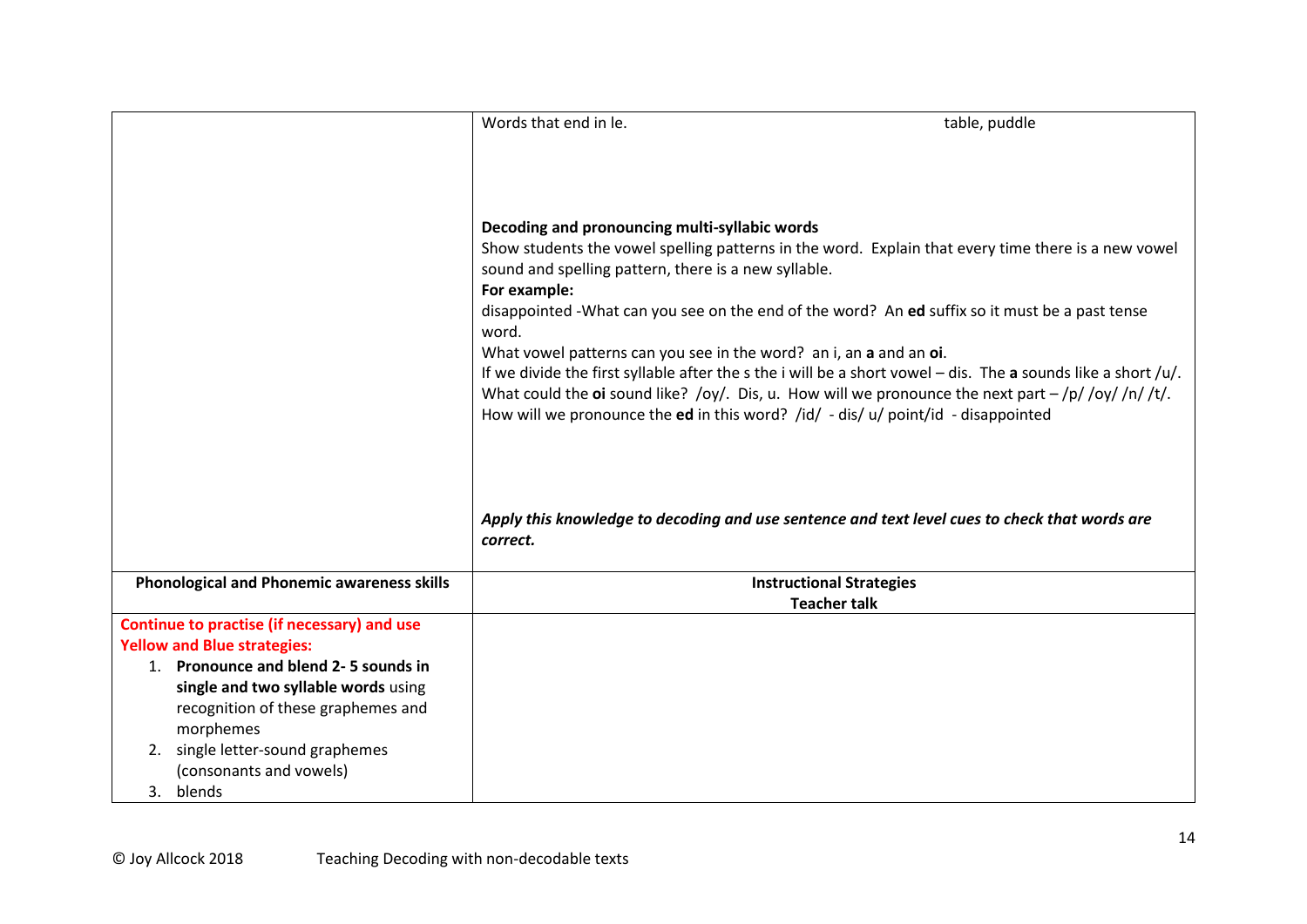| 4.        | doubled letter graphemes (e.g. II, ss, ff)        |                                                                                                       |
|-----------|---------------------------------------------------|-------------------------------------------------------------------------------------------------------|
| 5.        | two-vowels together digraphs (e.g. oo,            |                                                                                                       |
|           | ai, ee)                                           |                                                                                                       |
| 6.        | split digraph patterns (a_e, i_e, o_e, e_e,       |                                                                                                       |
|           | $u_e$ )                                           |                                                                                                       |
| 7.        | y as a vowel                                      |                                                                                                       |
| 8.        | vowel plus consonant patterns (vowels             |                                                                                                       |
|           | plus y, vowels plus r, vowels plus w).            |                                                                                                       |
|           | 9. Trigraphs and quadgraphs $-$ the vowel $+$     |                                                                                                       |
|           | gh graphemes (igh, ough, aigh, eigh)              |                                                                                                       |
|           | 10. Inflectional affixes - ed, ing, s, er, est    |                                                                                                       |
|           |                                                   |                                                                                                       |
|           | <b>Introduce and practise</b>                     |                                                                                                       |
|           | Practise saying multisyllabic words, clapping the | Say this word - investigation.                                                                        |
|           | syllables, then saying each word syllable by      | Clap the syllables $-5$ .                                                                             |
| syllable. |                                                   | Say it slowly one syllable at a time. In ves tig a tion                                               |
|           |                                                   | Find multisyllabic words while reading and say the word, clap the syllables, say each syllable slowly |
|           |                                                   | and show in the word where each syllable starts and ends.                                             |
|           |                                                   |                                                                                                       |
|           |                                                   |                                                                                                       |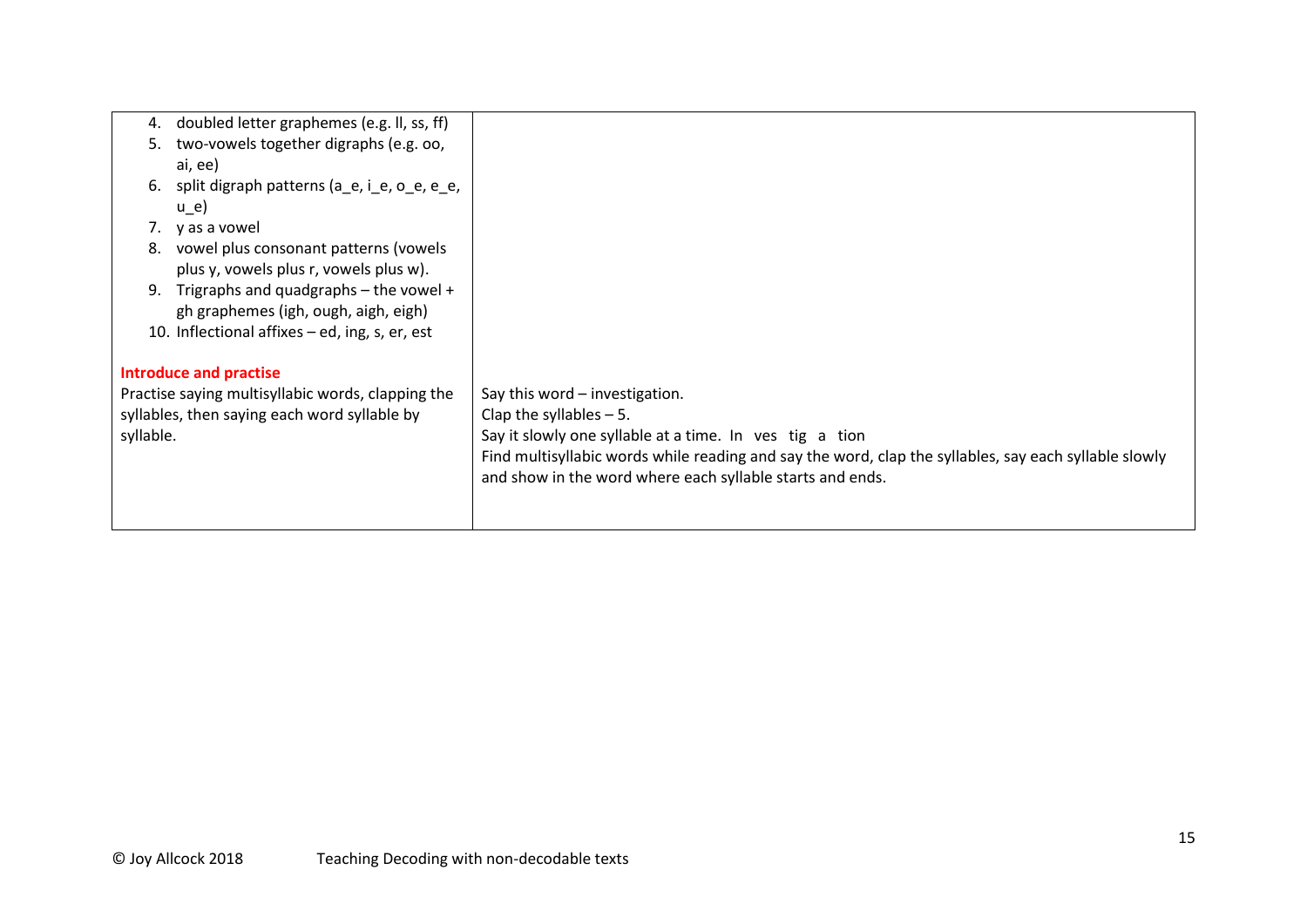| Reading Level: ORANGE, TURQUOISE, PURPLE, GOLD                                                                                                                                                                                                                                                                                                                                                                                                                                                                                                                                                   |                                                                                                                                                                                                               |  |  |  |  |  |
|--------------------------------------------------------------------------------------------------------------------------------------------------------------------------------------------------------------------------------------------------------------------------------------------------------------------------------------------------------------------------------------------------------------------------------------------------------------------------------------------------------------------------------------------------------------------------------------------------|---------------------------------------------------------------------------------------------------------------------------------------------------------------------------------------------------------------|--|--|--|--|--|
| Decoding concepts and Code knowledge                                                                                                                                                                                                                                                                                                                                                                                                                                                                                                                                                             | <b>Instructional Strategies</b>                                                                                                                                                                               |  |  |  |  |  |
|                                                                                                                                                                                                                                                                                                                                                                                                                                                                                                                                                                                                  | <b>Teacher talk</b>                                                                                                                                                                                           |  |  |  |  |  |
| Continue to practise (if necessary) and use                                                                                                                                                                                                                                                                                                                                                                                                                                                                                                                                                      |                                                                                                                                                                                                               |  |  |  |  |  |
| <b>Yellow to Green strategies:</b>                                                                                                                                                                                                                                                                                                                                                                                                                                                                                                                                                               | See Yellow to Green instructional strategies                                                                                                                                                                  |  |  |  |  |  |
| Recognition and pronunciation of vowel<br>digraphs including split digraph pattern<br>Recognition of y as a vowel<br><b>Recognition of vowel/consonant</b><br>digraphs<br>Vowel plus $y - ay$ , ey, oy, uy<br>Vowel plus $w - aw$ , ew, ow<br>Vowel plus $r - ar$ , er, ir, r, ur<br><b>Recognition of trigraphs and</b><br>quadgraphs $-$ the vowel $+$ gh graphemes<br>(igh, ough, aigh, eigh)<br>Recognition and understanding of the<br>role of morphemes - inflectional affixes<br>- ed, ing, er, est, plural s<br><b>Recognition of vowel spelling patterns</b><br>and syllables in words. |                                                                                                                                                                                                               |  |  |  |  |  |
| <b>Introduce</b><br>Trigraphs for the /air/ and /ear/sounds                                                                                                                                                                                                                                                                                                                                                                                                                                                                                                                                      | There are two vowel sounds that sound almost the same. They are /air/ (say it as if you are opening<br>your mouth for a breath of air) and /ear/ (say it as if you are grinning from ear to ear). These vowel |  |  |  |  |  |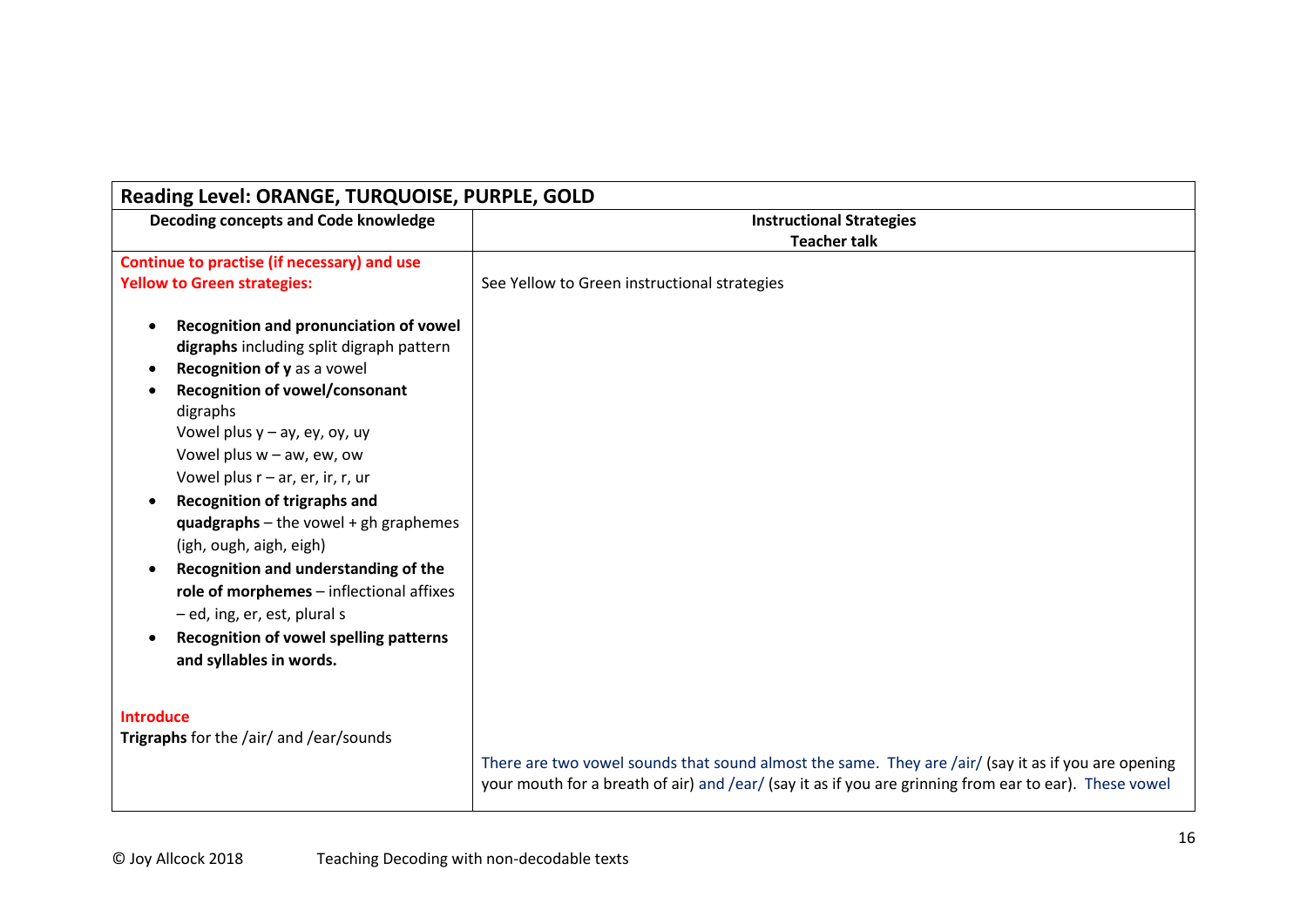|                                                    | sounds are nearly always written with an r and two vowels - sometimes the vowels are before the r |       |                                 |    |    |                                                                                   |    |       |                                                                                                         |  |
|----------------------------------------------------|---------------------------------------------------------------------------------------------------|-------|---------------------------------|----|----|-----------------------------------------------------------------------------------|----|-------|---------------------------------------------------------------------------------------------------------|--|
|                                                    | and som                                                                                           |       |                                 |    |    |                                                                                   |    |       |                                                                                                         |  |
|                                                    | Draw a                                                                                            |       |                                 |    |    |                                                                                   |    |       |                                                                                                         |  |
|                                                    |                                                                                                   |       |                                 |    |    |                                                                                   |    |       |                                                                                                         |  |
|                                                    |                                                                                                   | /air/ |                                 |    |    |                                                                                   |    | /ear  |                                                                                                         |  |
|                                                    |                                                                                                   | Chair |                                 |    |    |                                                                                   |    | cheer |                                                                                                         |  |
|                                                    |                                                                                                   | pair  |                                 |    |    |                                                                                   |    | near  |                                                                                                         |  |
|                                                    |                                                                                                   | pear  |                                 |    |    |                                                                                   |    | here  |                                                                                                         |  |
|                                                    |                                                                                                   |       |                                 |    |    |                                                                                   |    |       |                                                                                                         |  |
|                                                    |                                                                                                   |       |                                 |    |    |                                                                                   |    |       |                                                                                                         |  |
|                                                    |                                                                                                   |       |                                 |    |    |                                                                                   |    |       |                                                                                                         |  |
|                                                    |                                                                                                   |       |                                 |    |    |                                                                                   |    |       |                                                                                                         |  |
|                                                    |                                                                                                   |       |                                 |    |    |                                                                                   |    |       |                                                                                                         |  |
|                                                    |                                                                                                   |       |                                 |    |    |                                                                                   |    |       |                                                                                                         |  |
|                                                    |                                                                                                   |       |                                 |    |    |                                                                                   |    |       |                                                                                                         |  |
|                                                    |                                                                                                   |       |                                 |    |    |                                                                                   |    |       | As we read today, we'll look and listen for words with these sounds in them and we'll add them to       |  |
|                                                    |                                                                                                   |       | our /air/ and /ear/ chart.      |    |    |                                                                                   |    |       |                                                                                                         |  |
| <b>Morphemes</b>                                   |                                                                                                   |       |                                 |    |    |                                                                                   |    |       |                                                                                                         |  |
| Introduce and find derivational affixes in words - | <b>Prefixes meaning not</b>                                                                       |       |                                 |    |    |                                                                                   |    |       |                                                                                                         |  |
| prefixes and suffixes that change the meaning      |                                                                                                   |       |                                 |    |    |                                                                                   |    |       | There are lots of words that have a prefix in front of a root word to tell us that the word means not.  |  |
| (un plus kind means not kind) or class of the      |                                                                                                   |       |                                 |    |    |                                                                                   |    |       | If I said someone was not kind, I could say they are unkind. Un is called a prefix and we can add it to |  |
| word (ous added to adventure changes the noun      |                                                                                                   |       |                                 |    |    |                                                                                   |    |       | other words too, to show that the word means not. I could say <i>unconscious</i> - what does that mean? |  |
| adventure into an adjective - adventurous).        |                                                                                                   |       |                                 |    |    |                                                                                   |    |       | Unlikely - what does that mean. As you read today, find any words that mean not They might be           |  |
| For example:                                       |                                                                                                   |       | words with these prefixes:      |    |    |                                                                                   |    |       |                                                                                                         |  |
| Prefixes meaning not: un, il, non, ir, im, in      |                                                                                                   |       | Write these on the board        |    |    |                                                                                   |    |       |                                                                                                         |  |
| Suffixes that make nouns                           | un                                                                                                | il    |                                 | ir | in | non                                                                               | im | dis   |                                                                                                         |  |
| Person who is or does - er (teacher), ist          |                                                                                                   |       |                                 |    |    |                                                                                   |    |       |                                                                                                         |  |
| (chemist), or (actor), ian (musician)              |                                                                                                   |       | <b>Suffixes that make nouns</b> |    |    |                                                                                   |    |       |                                                                                                         |  |
|                                                    |                                                                                                   |       |                                 |    |    |                                                                                   |    |       | A suffix is a group of letters added to the end of a root word to change the meaning of the word or     |  |
| A state of, a condition of                         |                                                                                                   |       |                                 |    |    | the way we use it. It can change words into nouns, adjectives, adverbs and verbs. |    |       |                                                                                                         |  |
| tion (caution), sion (tension), ment               |                                                                                                   |       |                                 |    |    |                                                                                   |    |       | Here are some common suffixes that are usually on the end of nouns. As you read today, look for         |  |
|                                                    | words that end with these suffixes and we will work out what they mean.                           |       |                                 |    |    |                                                                                   |    |       |                                                                                                         |  |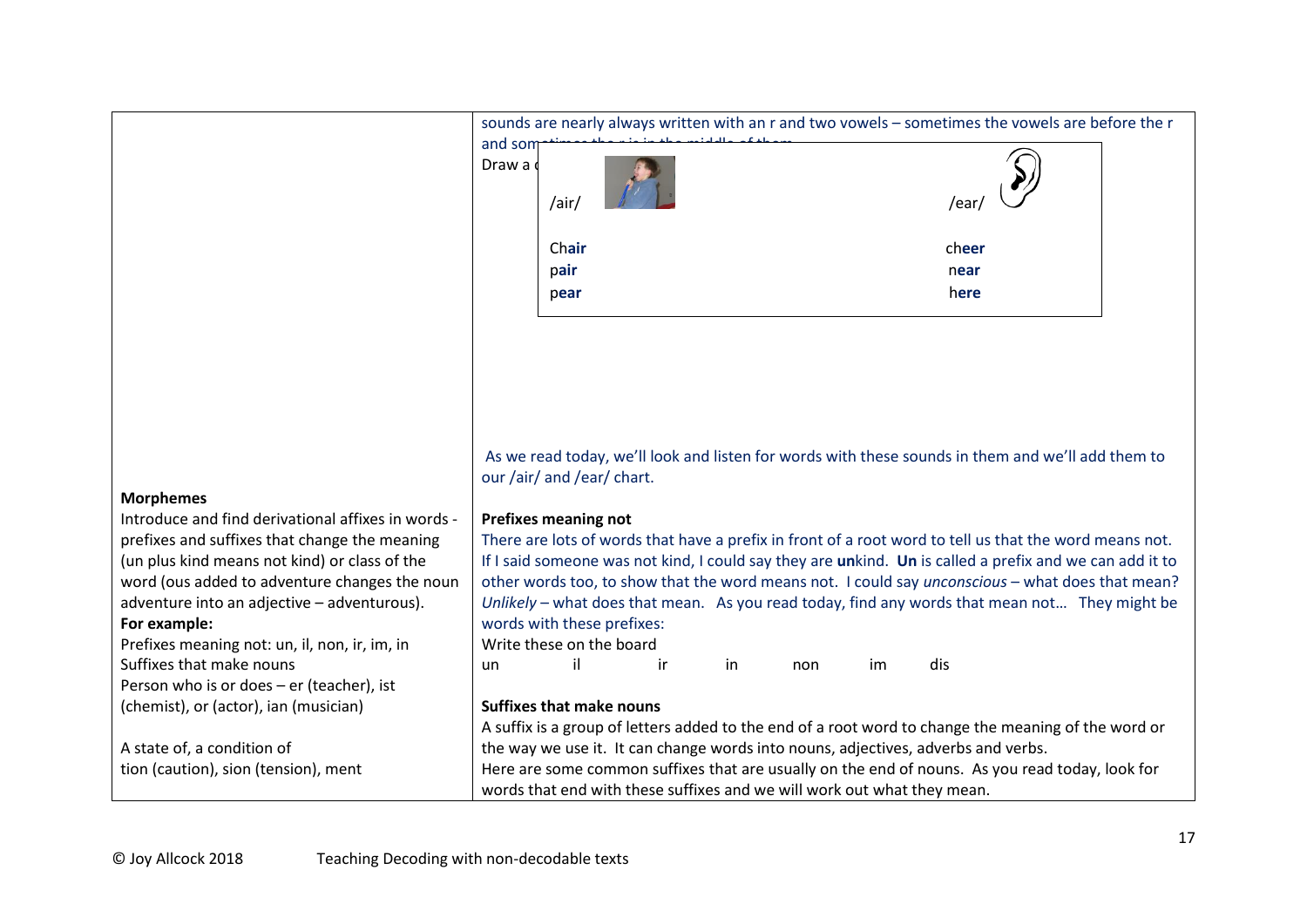| (contentment)                                                                     | tion/sion                                     | ment |     |                                                                                                    |     |      |
|-----------------------------------------------------------------------------------|-----------------------------------------------|------|-----|----------------------------------------------------------------------------------------------------|-----|------|
|                                                                                   |                                               |      |     |                                                                                                    |     |      |
|                                                                                   |                                               |      |     |                                                                                                    |     |      |
| <b>Suffixes that make adjectives</b>                                              |                                               |      |     |                                                                                                    |     |      |
| ive (creative), al (cultural), ous (adventurous),                                 | <b>Suffixes that make adjectives</b>          |      |     |                                                                                                    |     |      |
| able/ible (adaptable, edible), ful (careful), less                                |                                               |      |     | There are several suffixes that tell us a word is an adjective. Look for words that end with these |     |      |
| (careless)                                                                        | suffixes and we will work out what they mean. |      |     |                                                                                                    |     |      |
|                                                                                   |                                               |      |     | Write these suffixes on the board or a chart and add words to them as they are found.              |     |      |
|                                                                                   | ous                                           | al   | ive | able/ible                                                                                          | ful | less |
| <b>Phonological and Phonemic awareness skills</b>                                 |                                               |      |     | <b>Instructional Strategies</b>                                                                    |     |      |
|                                                                                   |                                               |      |     | <b>Teacher talk</b>                                                                                |     |      |
| Continue to practise (if necessary) and use<br><b>Yellow to Green strategies:</b> |                                               |      |     |                                                                                                    |     |      |
| Pronounce and blend the sounds in<br>$\bullet$                                    |                                               |      |     |                                                                                                    |     |      |
| single and multi-syllabic words using                                             |                                               |      |     |                                                                                                    |     |      |
| recognition of these graphemes and                                                |                                               |      |     |                                                                                                    |     |      |
| morphemes                                                                         |                                               |      |     |                                                                                                    |     |      |
| 1. single letter-sound graphemes                                                  |                                               |      |     |                                                                                                    |     |      |
| (consonants and vowels)                                                           |                                               |      |     |                                                                                                    |     |      |
| blends<br>2.                                                                      |                                               |      |     |                                                                                                    |     |      |
| doubled letter graphemes (e.g. II, ss,<br>3.<br>ff)                               |                                               |      |     |                                                                                                    |     |      |
| two-vowels together digraphs (e.g.<br>4.                                          |                                               |      |     |                                                                                                    |     |      |
| 00, ai, ee)                                                                       |                                               |      |     |                                                                                                    |     |      |
| 5. split digraph patterns (a_e, i_e, o_e,                                         |                                               |      |     |                                                                                                    |     |      |
| $e_e, u_e)$                                                                       |                                               |      |     |                                                                                                    |     |      |
| 6. y as a vowel                                                                   |                                               |      |     |                                                                                                    |     |      |
| 7. vowel plus consonant patterns                                                  |                                               |      |     |                                                                                                    |     |      |
| (vowels plus y, vowels plus r, vowels                                             |                                               |      |     |                                                                                                    |     |      |
| plus w).                                                                          |                                               |      |     |                                                                                                    |     |      |
|                                                                                   |                                               |      |     |                                                                                                    |     |      |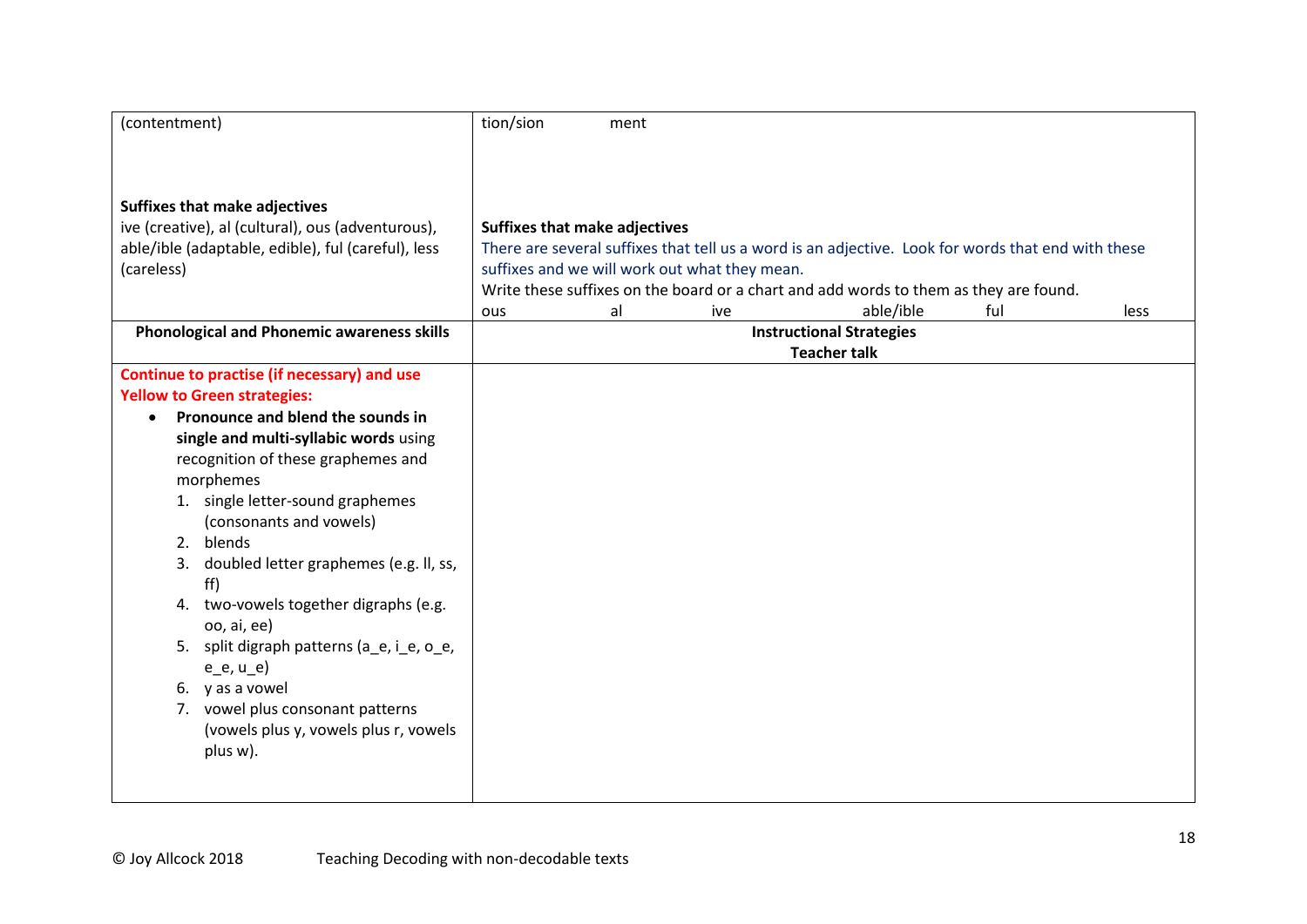| Trigraphs and quadgraphs - the<br>8.                       |                                            |
|------------------------------------------------------------|--------------------------------------------|
| vowel + gh graphemes (igh, ough,                           |                                            |
| aigh, eigh)                                                |                                            |
| Inflectional affixes - ed, ing, s, er, est<br>9.           |                                            |
| 10. Derivational affixes - tion, sion,                     |                                            |
| ment, al, ous, ful, less, ive                              |                                            |
| Reading Level: SILVER, EMERALD, RUBY, SAPPHIRE             |                                            |
| Decoding concepts and Code knowledge                       | <b>Instructional Strategies</b>            |
|                                                            | <b>Teacher talk</b>                        |
| Continue to practise (if necessary) and use                | See Green to Gold instructional strategies |
| <b>Green to Gold strategies:</b>                           |                                            |
|                                                            |                                            |
| Recognition and pronunciation of vowel                     |                                            |
| digraphs including split digraph pattern                   |                                            |
| Recognition of y as a vowel                                |                                            |
| <b>Recognition of vowel/consonant</b>                      |                                            |
| digraphs                                                   |                                            |
| Vowel plus $y - ay$ , ey, oy, uy                           |                                            |
| Vowel plus $w - aw$ , ew, ow                               |                                            |
| Vowel plus $r - ar$ , er, ir, r, ur                        |                                            |
| <b>Recognition of trigraphs and</b>                        |                                            |
| quadgraphs $-$ the vowel $+$ gh graphemes                  |                                            |
| (igh, ough, aigh, eigh)                                    |                                            |
| Recognition and understanding of the                       |                                            |
| role of morphemes - inflectional affixes                   |                                            |
| - ed, ing, er, est, plural s                               |                                            |
| <b>Recognition of vowel spelling patterns</b><br>$\bullet$ |                                            |
| and syllables in words.                                    |                                            |
| Recognition and pronunciation of                           |                                            |
| trigraphs for the /air/ and /ear/sounds                    |                                            |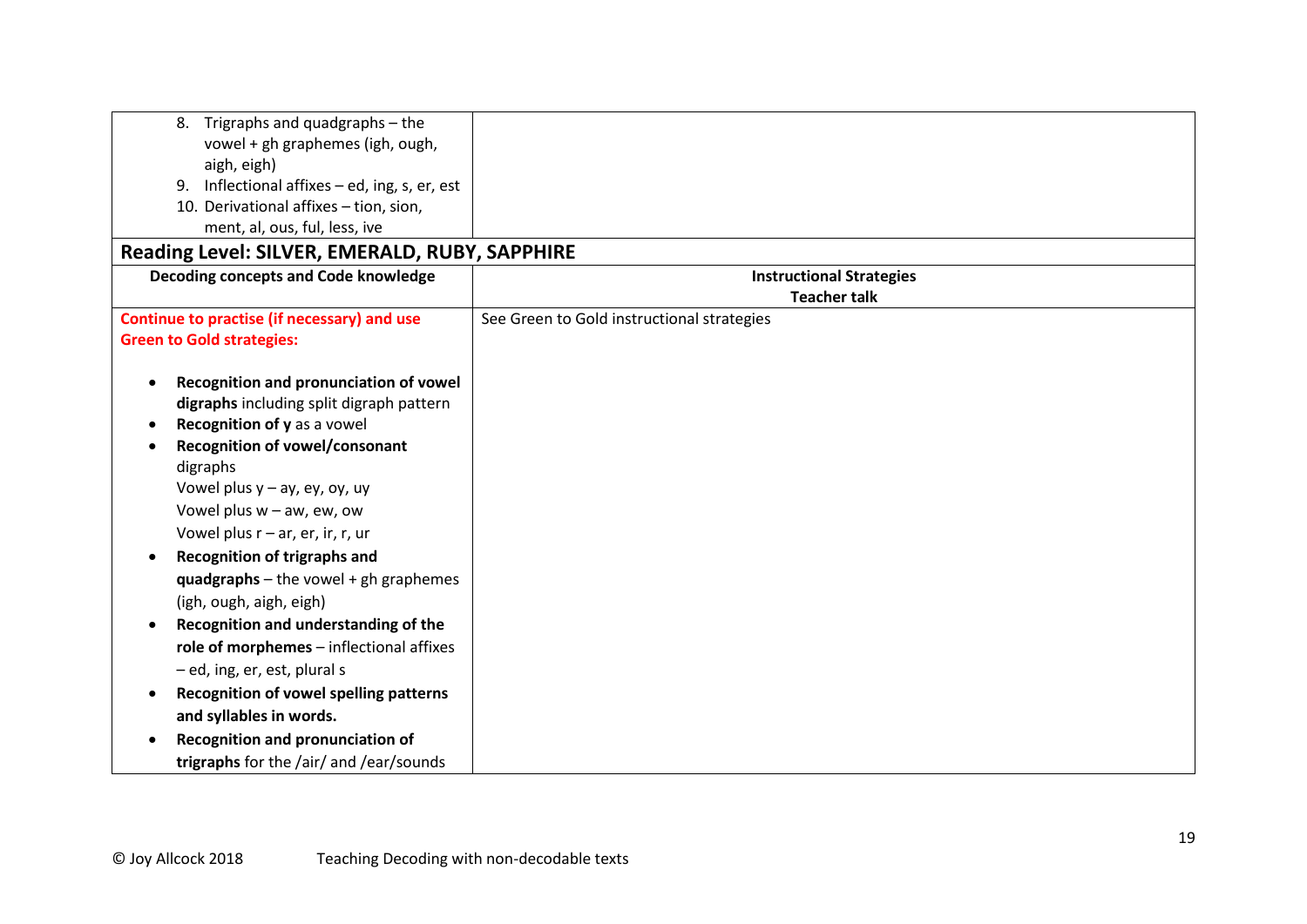| Recognition and understanding of the<br>$\bullet$<br>role of derivational affixes -prefixes and<br>suffixes                                             |                                                                                                                                                                                                                                                                                                                                                                                                                                 |
|---------------------------------------------------------------------------------------------------------------------------------------------------------|---------------------------------------------------------------------------------------------------------------------------------------------------------------------------------------------------------------------------------------------------------------------------------------------------------------------------------------------------------------------------------------------------------------------------------|
| <b>Phonological and Phonemic awareness skills</b>                                                                                                       | <b>Instructional Strategies</b><br><b>Teacher talk</b>                                                                                                                                                                                                                                                                                                                                                                          |
|                                                                                                                                                         |                                                                                                                                                                                                                                                                                                                                                                                                                                 |
| Continue to practise (if necessary) and use<br><b>Green to Gold strategies:</b>                                                                         |                                                                                                                                                                                                                                                                                                                                                                                                                                 |
| Pronounce and blend the sounds in<br>$\bullet$                                                                                                          | Students work out words by pronouncing graphemes and morphemes from left to right through the                                                                                                                                                                                                                                                                                                                                   |
| single and multi-syllabic words using<br>recognition of these graphemes and<br>morphemes<br>1. single letter-sound graphemes<br>(consonants and vowels) | word. If the word they say is unknown they look for meaning cues in the word - root words, prefixes<br>and suffixes. If this does not help, they continue reading to see if they can work out its meaning from<br>the sentence cues. If the word is still unknown, they continue reading to see if text-level cues will<br>help them. If these strategies do not help, they seek other sources - ask someone, use a dictionary. |
| 2. blends                                                                                                                                               |                                                                                                                                                                                                                                                                                                                                                                                                                                 |
| doubled letter graphemes (e.g. II, ss,<br>3.<br>ff)                                                                                                     |                                                                                                                                                                                                                                                                                                                                                                                                                                 |
| 4. two-vowels together digraphs (e.g.<br>oo, ai, ee)                                                                                                    |                                                                                                                                                                                                                                                                                                                                                                                                                                 |
| 5. split digraph patterns (a_e, i_e, o_e,<br>$e_e, u_e)$                                                                                                |                                                                                                                                                                                                                                                                                                                                                                                                                                 |
| 6. y as a vowel                                                                                                                                         |                                                                                                                                                                                                                                                                                                                                                                                                                                 |
| vowel plus consonant patterns<br>7.<br>(vowels plus y, vowels plus r, vowels<br>plus w)                                                                 |                                                                                                                                                                                                                                                                                                                                                                                                                                 |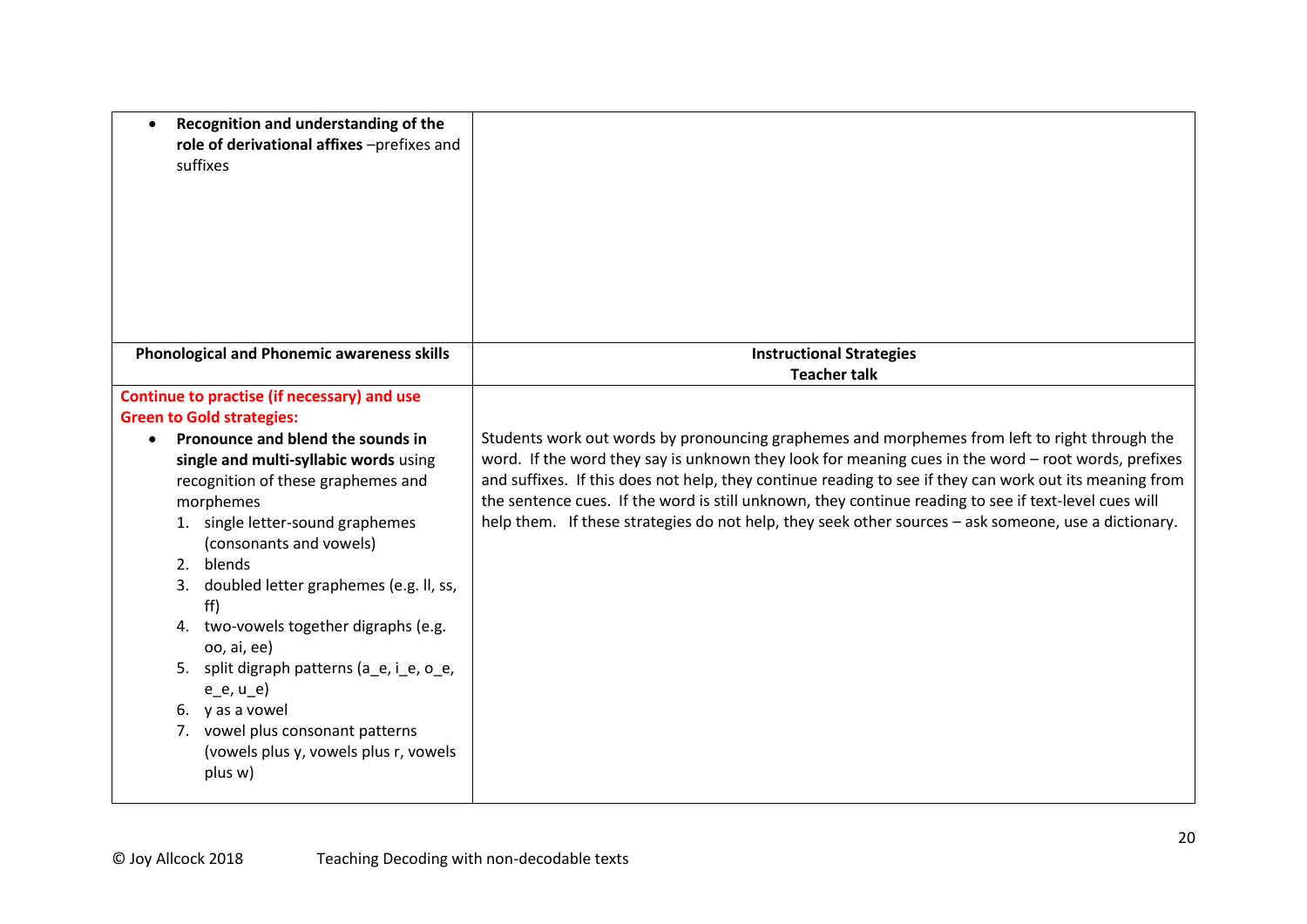| 8. | Trigraphs and quadgraphs - the                |
|----|-----------------------------------------------|
|    | vowel + gh graphemes (igh, ough,              |
|    | aigh, eigh, air and ear trigraphs)            |
|    | 9. Inflectional affixes - ed, ing, s, er, est |
|    | 10. Derivational affixes - tion, sion,        |
|    | ment, al, ous, ful, less, ive                 |
|    |                                               |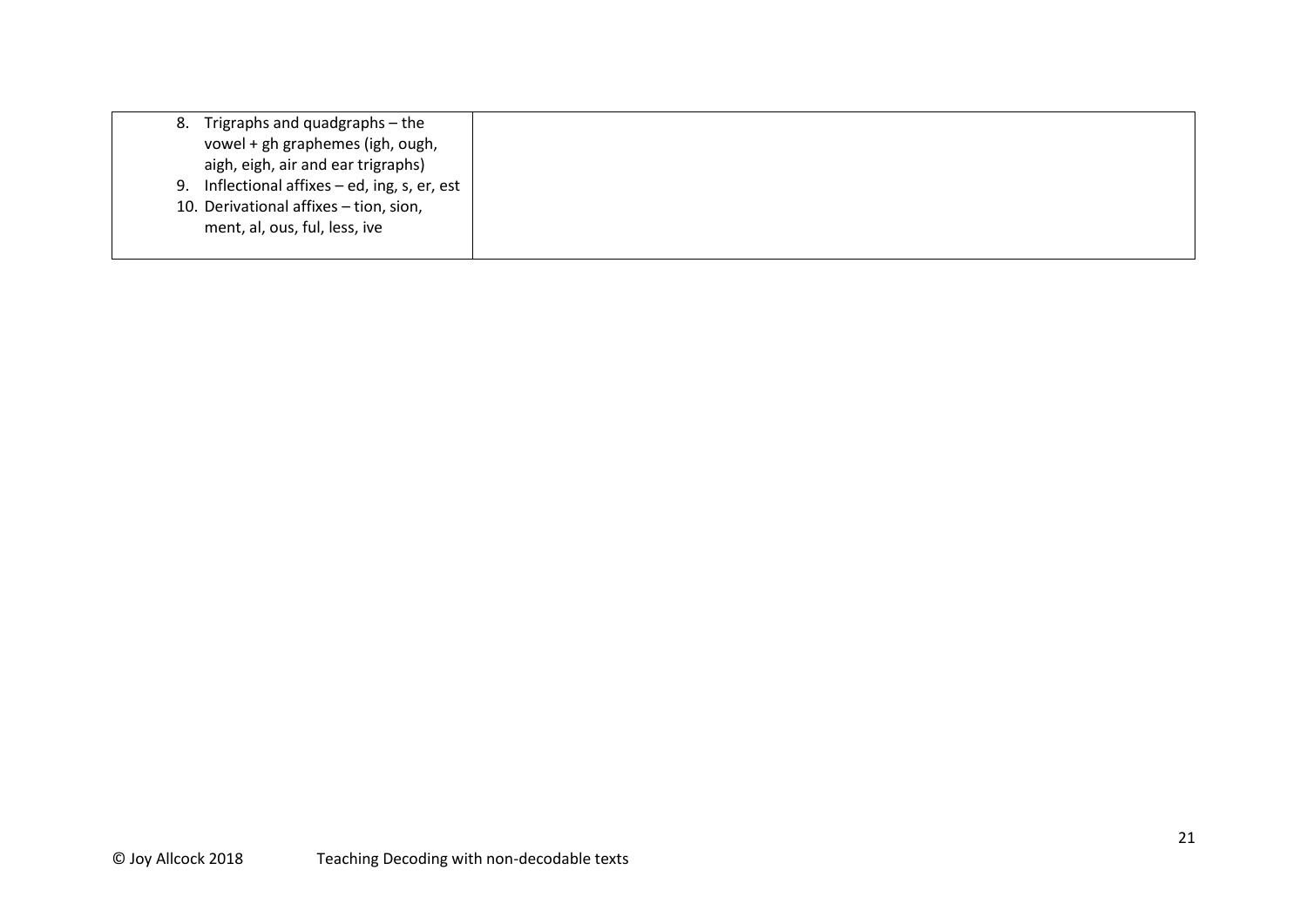#### **APPENDIX 1**

# **Words generally begin with:**

- a single consonant letter (sit, toe, me, for)
- a single vowel letter (at, it, on, over, apron, ever, up, end)
- two consonant letters (stop, play, shop, the)
- three consonant letters (strap, scream, shrink, throw, splash, spray)
- two vowel letters (aim, eat, ooze).

### **What is a blend?**

When a word has two or three consonants next to each other and each one represents a sound by itself, these consonant clusters are called blends. Most two or three consonant patterns are blends (they represent separate sounds) UNLESS the second consonant is an **h** – the pattern is then a digraph (two letters that represent one sound – shop, this, chip, photo, when).

A small number of other double consonant patterns can also be digraphs (pn – pneumonia, gn – gnarled, wr – write).

### **Double blends**

The blue patterns in the table below are double blends - two consonant sounds next to each other in words Blends can occur at the start of a word (**st**op), inside a word (ye**st**erday), at the end of a word (che**st**).

|       | $\mathbf b$ | $\mathbf c$ | $\mathbf d$ |    | g              | p  | $\mathsf{s}$ |    | W  |
|-------|-------------|-------------|-------------|----|----------------|----|--------------|----|----|
| $+ c$ |             |             |             |    |                |    | <b>SC</b>    |    |    |
| $+ h$ |             | ch          |             |    |                | ph | sh           | th | wh |
| $+ k$ |             |             |             |    |                |    | sk           |    |    |
| $+1$  | $b$         | cl          |             | fl | g <sub>l</sub> | pl | sl           |    |    |
| $+m$  |             |             |             |    |                |    | sm           |    |    |
| $+ n$ |             |             |             |    | gn             | pn | sn           |    |    |
| $+ p$ |             |             |             |    |                |    | sp           |    |    |
| $+ r$ | br          | cr          | dr          | fr | gr             | pr |              | tr | wr |
| $+t$  |             |             |             |    |                |    | st           |    |    |
| $+W$  |             |             | dw          |    |                |    | <b>SW</b>    |    |    |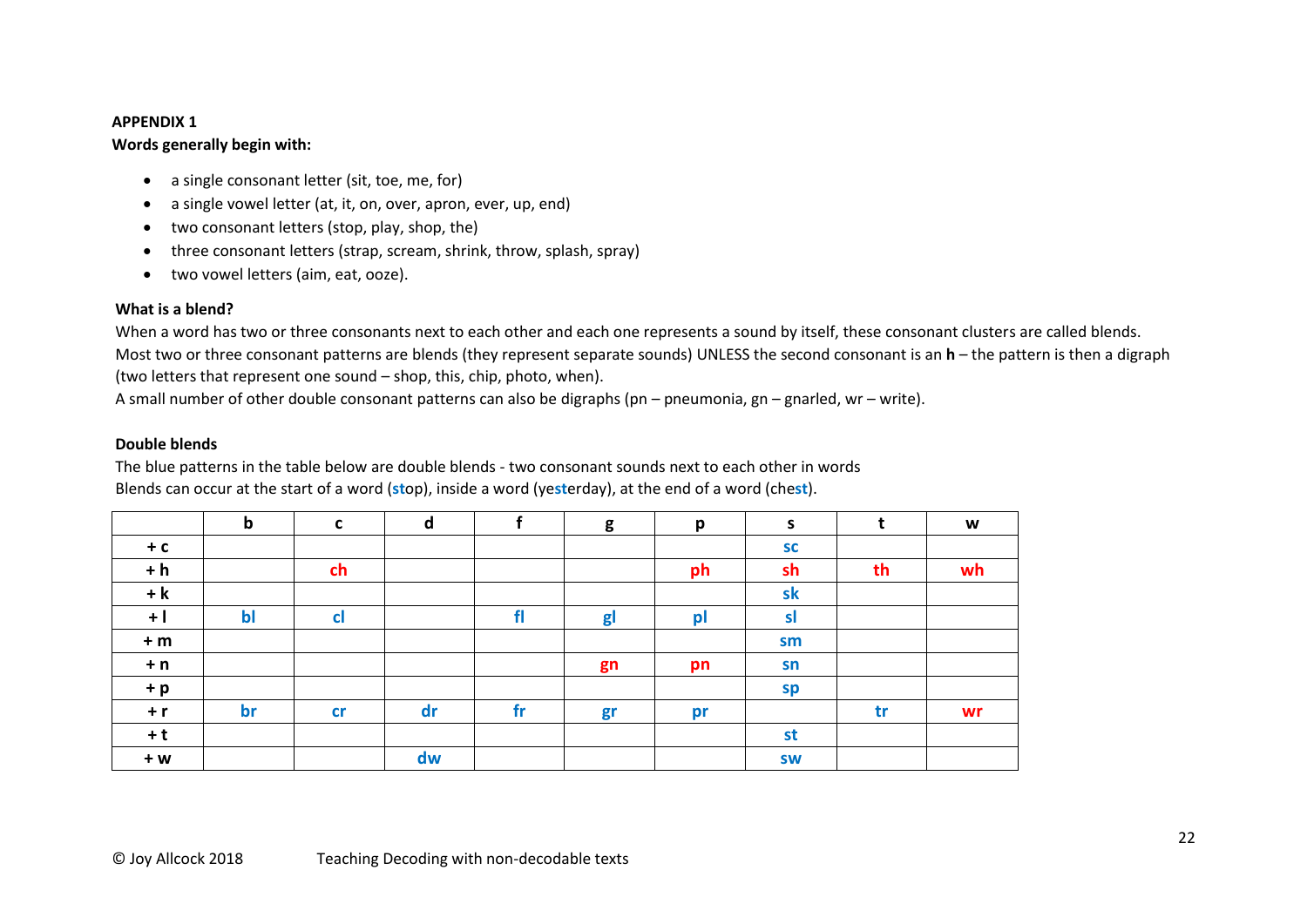These patterns are also double blends – they contain two consonant sounds next to each other, but the first sound is written with a digraph. So, although there are three consonant letters, there are only two consonant sounds.

|    |     | th  |
|----|-----|-----|
| ۲r | shr | thr |

**Triple blends** – three consonant sounds together

|      | sp  | st  | sc         |
|------|-----|-----|------------|
|      | spl |     |            |
| $+r$ | spr | str | <b>scr</b> |

Note: squ also contains three consonant sounds at the start of words (/s//k//w/) and is therefore a triple blend but there are not three consonant letters to represent these sounds.

# **Teaching students to recognise blends in words**

If children learn to look for the two (or three) consonant letters that are blends in words they can combine the two (or three) sounds into a chunk when they are pronouncing words. Instead of sounding out *stop* as /s/ /t/ /o/ /p/ they can say /st/ /o/ /p/. This helps with onset and rime work. The onset in a word is the initial consonant sound or initial blend sounds and the rime is the part of the word that begins with the vowel that follows the onset (the part that rhymes).

| Word | <b>Onset sounds</b> | Rime sounds | Sounds chunked | Rhyming words $-$ new onset, same rime |
|------|---------------------|-------------|----------------|----------------------------------------|
| sit  |                     | /i/ /t/     | s/it           | h/it, b/it, k/it, m/itt, f/it          |
| shop | /sh/                | /o/ /p/     | sh/op          | $h$ /op, st/op, l/ot, c/op, dr/op      |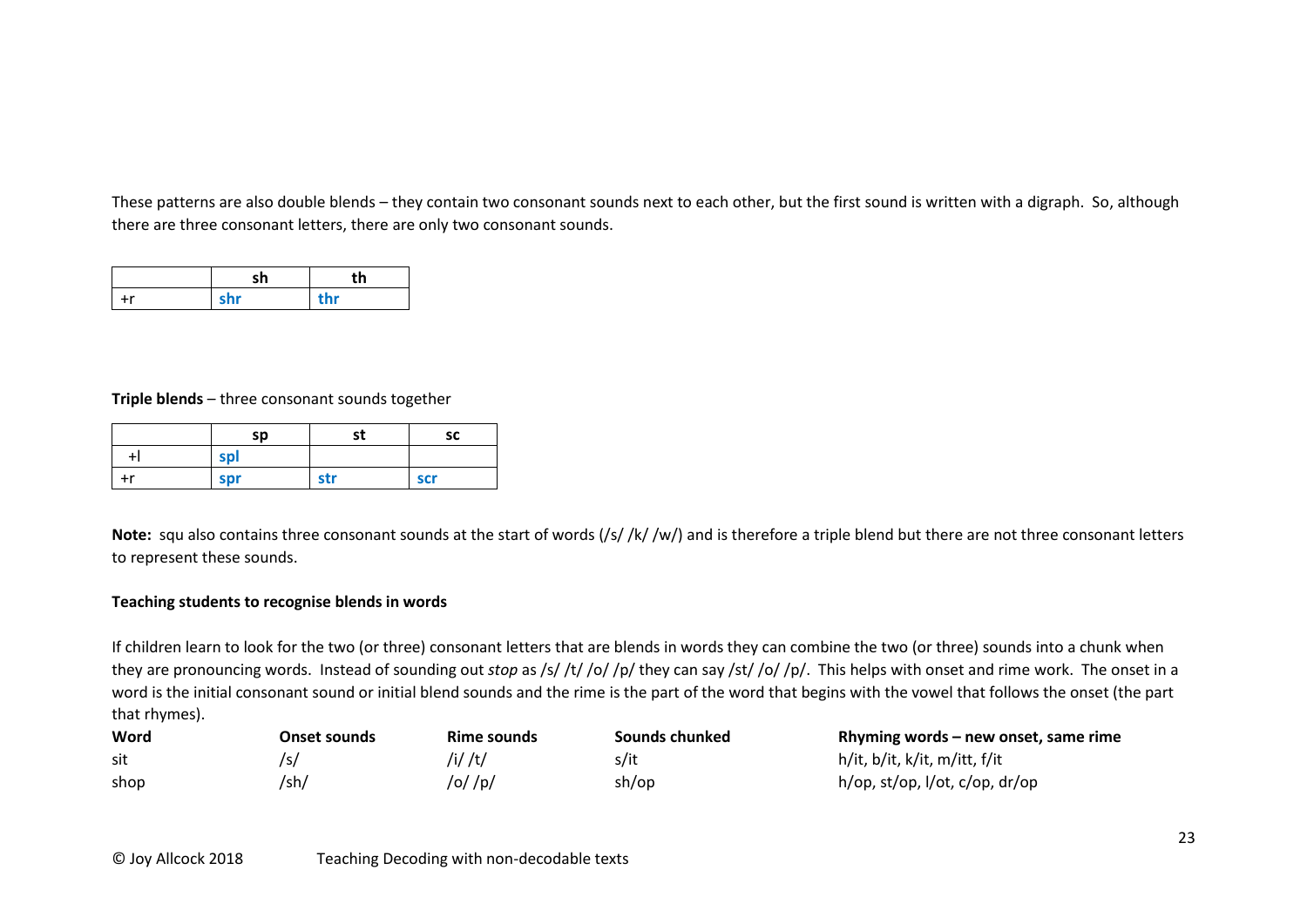| blot | /b/ /l/ | /o/ /t/ | bl/ot | n/ot, h/ot, c/ot, sp/ot, l/ot         |
|------|---------|---------|-------|---------------------------------------|
| play | /p/ /l/ | /ay/    | pl/ay | s/ay, str/ay, fr/ay, r/ay, b/ay, d/ay |

### **Final Blends**

Final blends are much more difficult to pronounce and many students cannot hear both sounds in these blends.

|    |             |            |             |           | ct (fact)   |
|----|-------------|------------|-------------|-----------|-------------|
|    |             |            |             |           | ft (craft)  |
|    | $Id$ (cold) | If (shelf) | Ik (milk)   | Ip (help) | It (bolt)   |
| n  | nd (end)    |            | $nk$ (sink) |           | nt (paint)  |
| m  |             |            |             | mp (jump) |             |
| n. |             |            |             |           | pt (accept) |
|    |             |            | sk (ask)    | sp (gasp) | st (west)   |

Initial and final blends can also be heard inside words – sometimes on the end of a root word and before a suffix, and sometimes not. For example: ex**pl**oding, fai**nt**ing, ha**mp**er, ye**st**erday, acce**pt**able.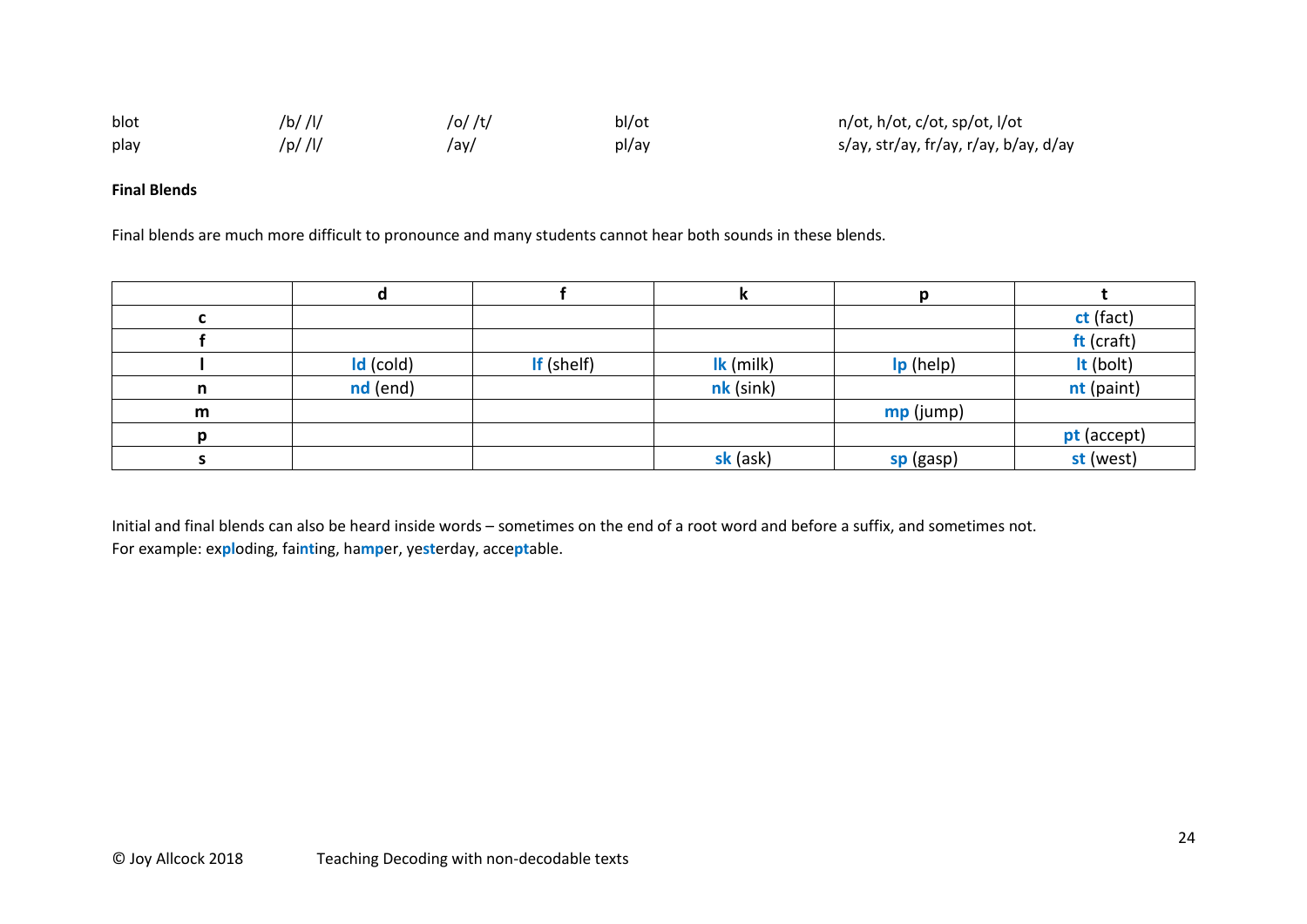# **Appendix 2**

### **Syllables**

A syllable gives the beat or rhythm to words. Every syllable contains the sound of a vowel.

A syllable will contain one of these vowel sounds.

- A short vowel sound (pat, pet, pit, pot, putt, put)
- A long vowel sound (pay, me, my, go, stew, glue)
- An /oy/ sound (boy)
- An /ow/ sound (cow)
- An r controlled vowel sound (car, her, for, fear, fair)
- The vowel sound in an unstressed syllable (Schwa o/p**e**n)

# **A syllable will have one of these spelling patterns**

• Single letters – vowels or y

The single vowels can be in an open syllable (pa/per, fe/ver, ho/tel, bi/ble, fu/ture) or a closed syllable (ban, pen, fin, hot, but) The y will be on the end of a word or root word (cry, happy, flying)

- Two vowels together patterns (paint, green, pie, goat, nuisance, spoon)
- Split digraph pattern (cake, these, like, hope, cute, rude)
- Vowel(s) plus consonant patterns
	- vowel plus y (pay, they, boy, guy)
	- Vowel(s) plus w (saw, new, view, show)
	- Vowel(s) plus r (car, her, stir, for, fur, fair, fear)
- le after a consonant (cable, peddle, dribble, goggle, muddle)